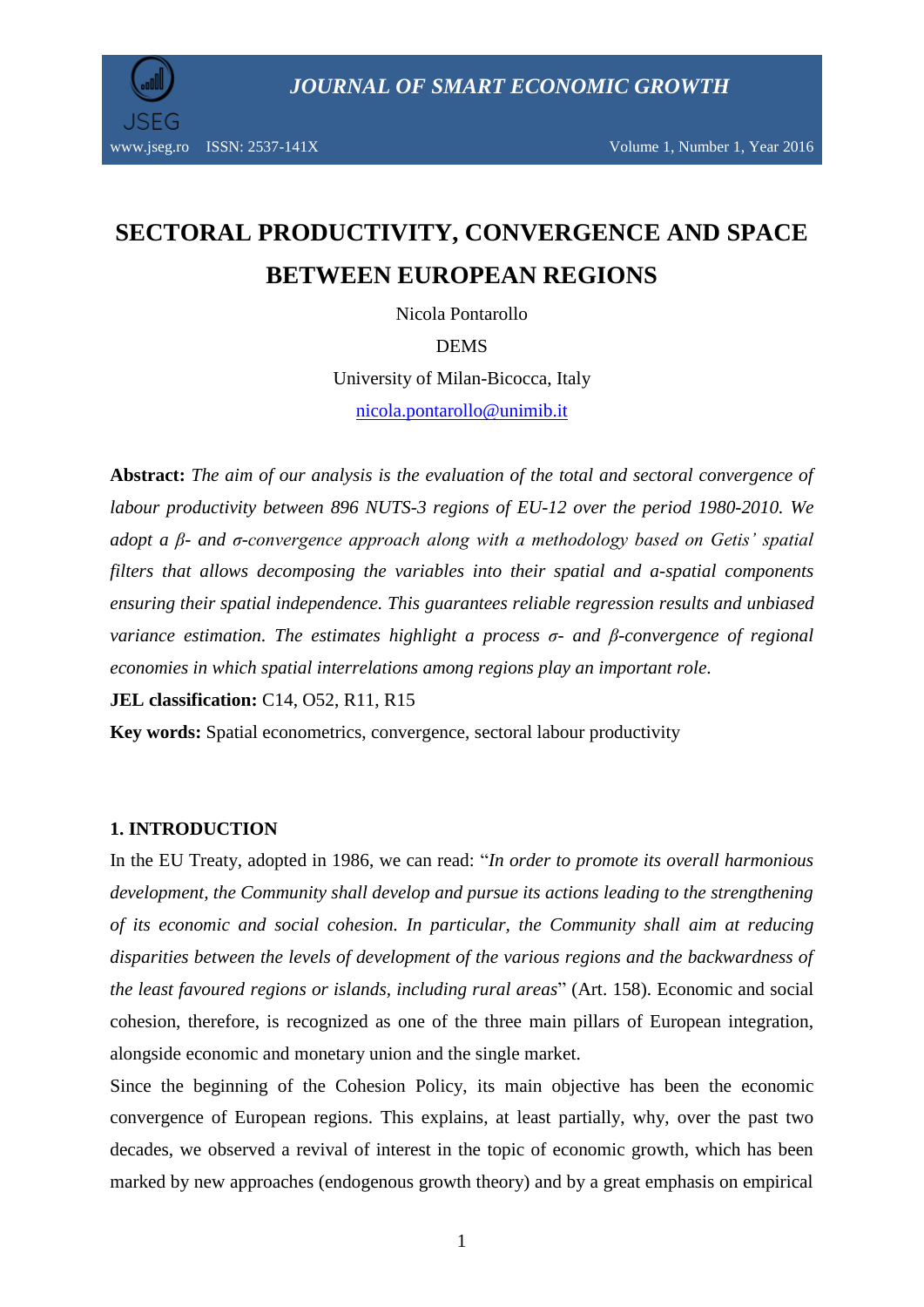

analysis. In these studies, two major focuses emerged. The first was the evaluation of the impact of factors such as human capital, economic policies and infrastructure in explaining differences in economic growth. The second regards the issue of convergence, that is, a real and significant trend to the alignment of economic conditions between rich and poor European economies in the long term.

Accordingly, most of the studies carried on by scholars and the EU Commission focus on regional disparities utilising the GDP per capita. Nevertheless, in our study, we utilise the Gross Valued Added (GVA) per worker, i.e. productivity, instead of GDP per capita. This choice depends on some reasons. The first lies on the fact that productivity is the engine of the sustainable development of a country (see Krugman, 1992); the second motivation consists in the possibility to disaggregate productivity at sectoral level, making makes possible to assess the contribution of each sector to the convergence of total productivity.

Few authors adopted a disaggregated approach at the sectoral level for evaluating European convergence process. We remember Paci (1997), Paci and Pigliaru (1999a, 1999b) and Le Gallo and Dall'erba (2008) for the EU regions; Cuadrado-Roura et al. (1999) and Dall'erba (2005) for the Spanish regions; Paci and Pigliaru (1997) and Di Giacinto and Nuzzo (2006) for the Italian ones; Vagionis and Spence (1994) and Carluer and Gaulier (2005) for the Greek and French regions, respectively. These authors agree that the changes in the structure of the regional economies are the main determinants of the process of aggregate productivity convergence. In this context, convergence at the sectoral level plays only a marginal role.

In measuring the convergence process, we analyse both  $\sigma$  and  $\beta$ -convergence for total productivity and for five selected sectors: agriculture, manufactory, constructions, market services and non-market services.

The choice to use both  $\sigma$  and  $\beta$ -convergence is related to the belief that there is no convergence measure capable of capturing all relevant aspects of a convergence process. Consequently, we include two measures able to catch both the evolution of the dispersion and the catching-up process of productivity. In addition, we filter the variables according with Getis' (1995) technique in order to avoid problems related to spatial dependence in the estimates. Spatial autocorrelation and heterogeneity, indeed, influence the bias of the sample variance as an indicator of σ-convergence (Rey and Dev, 2006) and spatially autocorrelation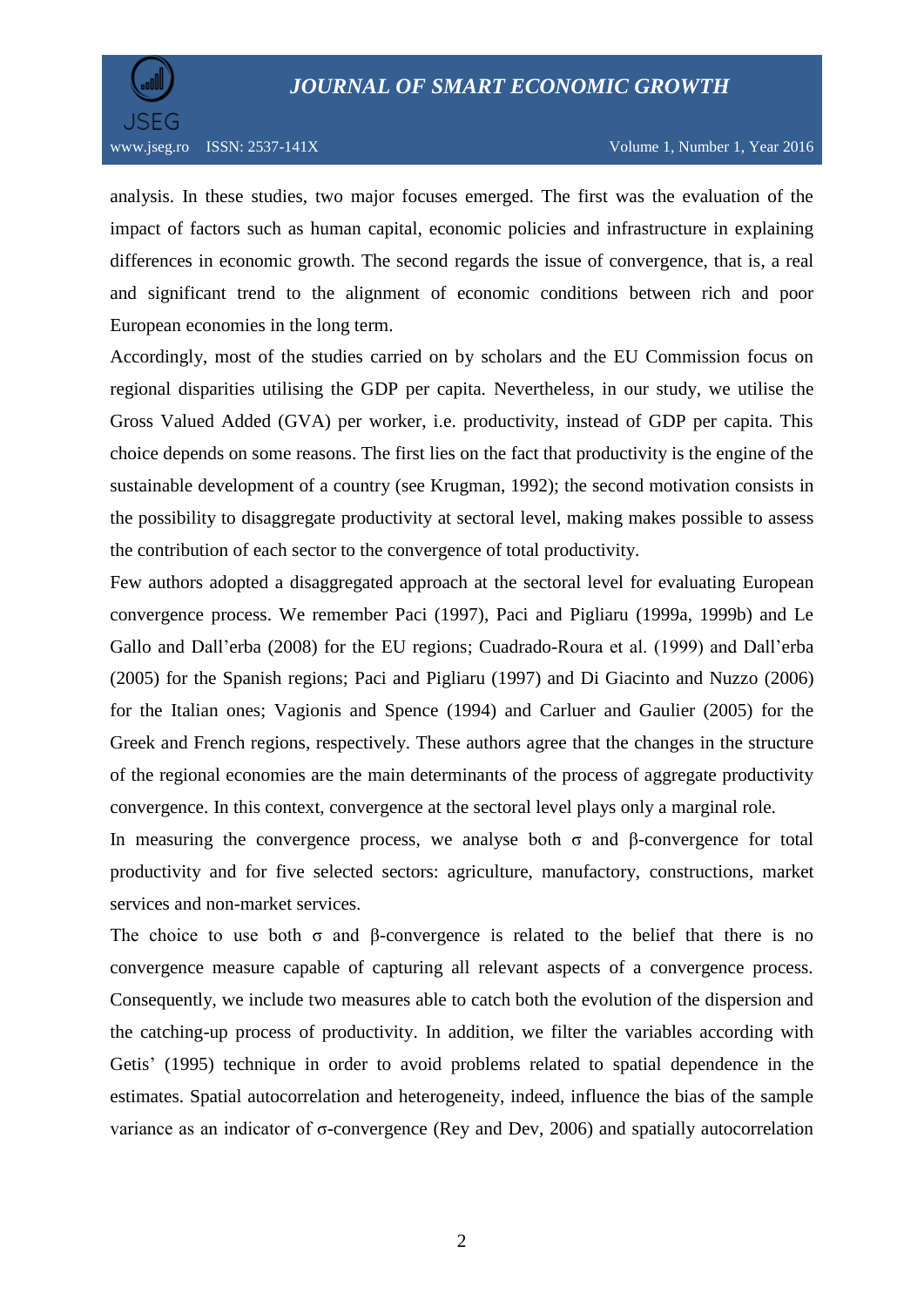

in the residuals of OLS-growth regression yields to a bias of regression coefficients or an invalidation of significance tests (Anselin, 1988; Fingleton, 1999 and Cliff and Ord, 1973). The paper is organized as follows: in section 2 we present the convergence estimation techniques, the problems related with spatial dependence and the spatial filtering technique, in section 3 we estimate empirically  $\sigma$  and  $\beta$ -convergence according to the methods proposed in previous section. Finally we present some conclusions.

#### **2. CONVERGENCE ESTIMATION AND SPATIAL FILTERING APPROACH**

To estimate the convergence process on labour productivity, we refer to a cross-country growth regression model, also defined β-convergence model (Barro and Sala-i-Martin, 1992) and to σ-convergence model (Sala-i-Martin, 1996).

According to the concept of β-convergence, economies with lower values of initial productivity grow faster than the ones with higher values (less developed would catch-up more advanced). This implies a negative correlation between growth rates of productivity and the initial levels of this variable. The standard cross-section regressions model is defined as:

$$
\frac{y_{i,T} - y_{i,T-t}}{t} = \beta y_{i,T-t} + x_i' \gamma + \varepsilon_{iT}
$$
\n(1)

where  $i = 1, ..., n$  represents the number of regions (896) and  $t = 1, ..., T$  the time.  $\beta$  is the well-known  $\beta$ -convergence parameter (that should be negative and significant),  $x_i$  the vector of time invariant explanatory variables (e.g. regional dummies) and  $\varepsilon_{i}$  the i.i.d. normally distributed error term.

Three cases are usually considered in the literature: first, the hypothesis of *absolute* βconvergence relies on the idea that if all economies are structurally identical and have access to the same technology, they are characterised by the same steady state, and differ only by their initial conditions. Second, convergence *clubs* refers to groups of economies that have similar structural characteristics and tend to reach a common steady state. Third, *conditional* convergence foresees that each economy approaches its own (unique and globally stable) steady state.

As shown by Mankiw (1985) and Quah (1996), a weakness of β-convergence model is to consider the economies as "isolated islands", neglecting their mutual interdependence. In the European context this assumption is very strong and leads to various problems related to the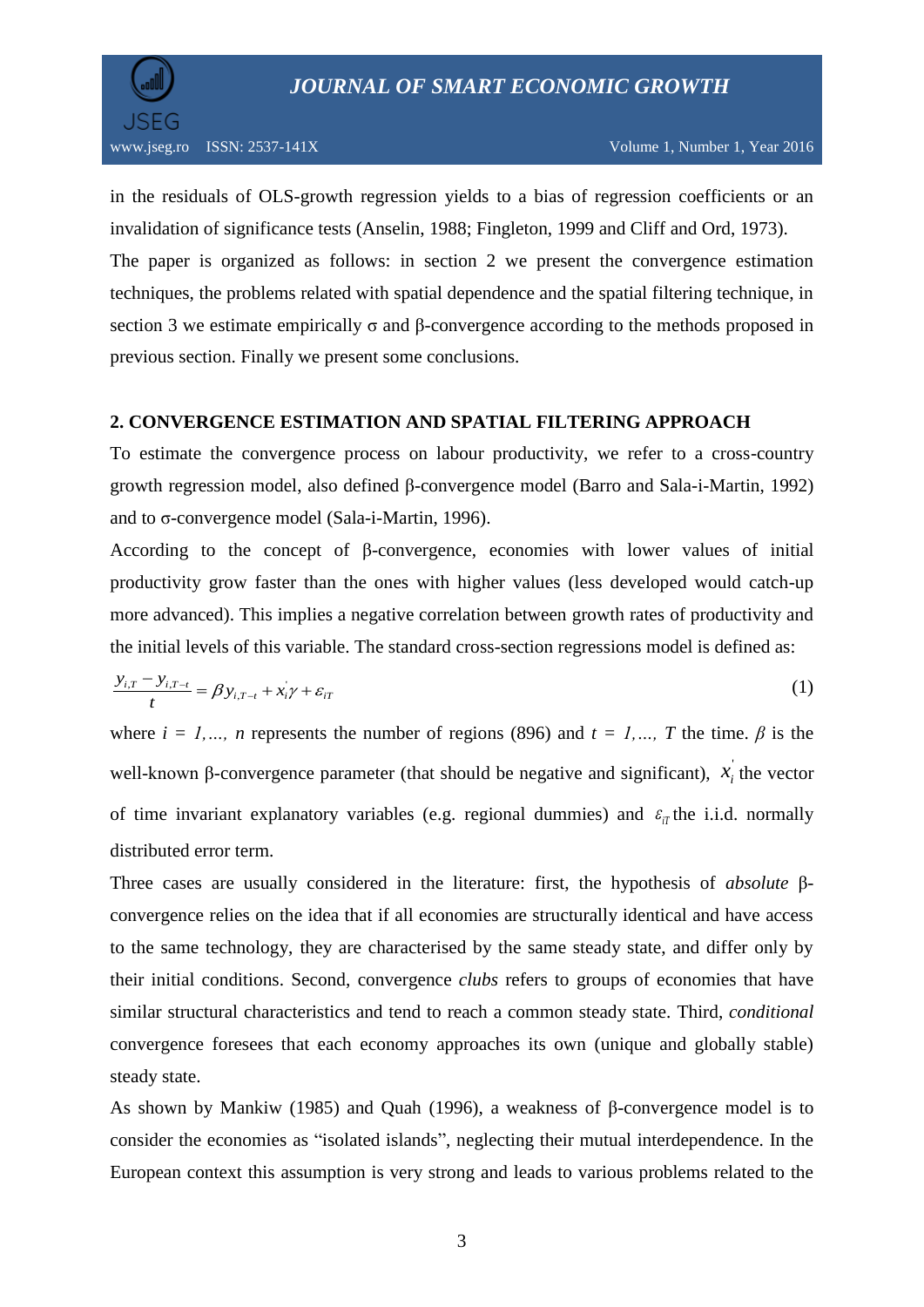

presence of spatial autocorrelation in the residuals. The problems, summarized by Fingleton and López-Bazo (2006) and López-Bazo et al. (2004), are related mainly to unreliable results. In the case of β-convergence, a large literature on estimating spatial effects together with growth regression has taken place. The most common methodologies used are the spatial lag and spatial error models (Anselin, 1988; Anselin and Bera, 1998), but, to the extent that the spatially correlated errors mask an omitted variable problem, the consequences can be an incorrectly specified regression model. To avoid this, according with Getis and Griffith (2002), when spatial filtration (explained in detail below) is considered in combination with OLS technique, although georeferenced data are used, residuals are demonstrated to be not spatially autocorrelated.

The concept of σ-convergence focuses on how the level of cross-sectional dispersion, measured as the sample variance, changes over time. Formally the logarithm of productivity for an economy *i* in period *t* is denoted by  $y_{it}$ , and the sample variance for period *t* can be defined as:

$$
s_t^2 = \frac{1}{n-1} \sum_{i=1}^n (y_{it} + \overline{y}_{it})^2
$$
 (2)

where  $\bar{y}_i$  is the sample average over period *t*. As we will see below, we can set the condition  $\sigma_t^2 = s_t^2$  if there are no spatial effects ( $\theta = 1$ ). There is  $\sigma$ -convergence over the study period between the *n* economies if the sample variance declines over time, while increasing values indicate divergence in the cross-sectional distribution. Sigma-convergence can therefore be considered as a form of inequality reduction.

β-convergence is a necessary but not a sufficient condition for σ-convergence (Sala-i-Martin, 1996). Therefore absence of σ-convergence can co-exist with β-convergence.

In order to formally verify the existence of  $\sigma$ -convergence, we adopt the approach of Eggert and Pfaffermayer (2009) that propose a simple Wald test for conditional and unconditional  $\sigma$ convergence. They start with the estimation of the β-convergence OLS regression as in equation (1) where they define  $\pi_T = l + t\beta$  and  $\pi_T^2 = 1 - \frac{\sigma_u^2}{a}$  $\frac{2}{y}$  $\frac{c^2}{T} = 1 - \frac{O_{uT}}{2}$  $y, T - t$  $\overline{\pi}_{\overline{n}}^2 = 1 - \frac{\sigma}{n}$  $\sigma _{y,T-}^{\scriptscriptstyle -}$  $=1-\frac{\sigma_{uT}^2}{r^2}$ . Thus, they formally test

$$
H_0 = \pi_T^2 = \overline{\pi}_T^2
$$
 vs.  $H_1 = \pi_T^2 < \overline{\pi}_T^2$ 

that is equivalent to

$$
H_0 = \sigma_{yT}^2 = \sigma_{yT-t}^2
$$
 vs.  $H_1 = \sigma_{yT}^2 < \sigma_{yT-t}^2$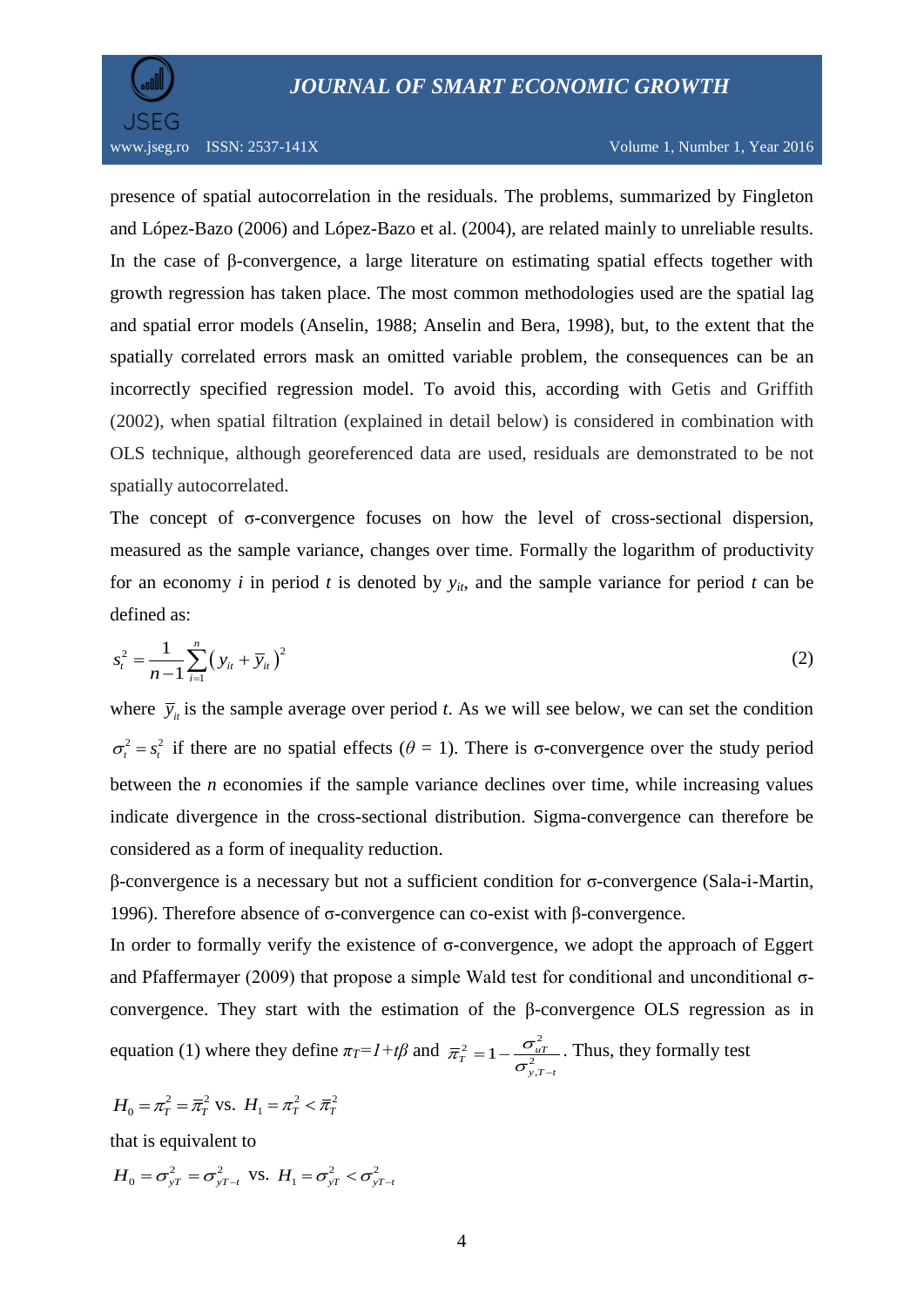$\overline{\phantom{a}}$ 

www.jseg.ro ISSN: 2537-141X Volume 1, Number 1, Year 2016

The Wald statistics test for conditional convergence becomes:

$$
\hat{W}_2 = \frac{n(\hat{\sigma}_{y,T-t}^2 \hat{\Delta}_T)^2}{2\hat{\sigma}_{y,T-t}^4 \left(2n\hat{\pi}_T^2 \hat{\sigma}_{\pi_T}^2 + (\hat{\pi}_T^2 - 1)^2\right) + 2\hat{\sigma}_{uT}^4}
$$
\nwhere

\n
$$
\hat{\Delta}_T = \hat{\pi}_T^2 - 1 - \frac{\sigma_{uT}^2}{\sigma_{y,T-t}^2}.
$$
\n(3)

With unconditional convergence, under the assumption  $n\hat{\sigma}_z^2 = \frac{\sigma_u^2}{\sigma_x^2}$ 2 ,  $\hat{\mathfrak{T}}^2_{\pi_{_{\!I}}}$ *uT*  $y, T - t$  $n\hat{\sigma}_{\pi_{\tau}}^2 = \frac{\sigma}{2}$  $\sigma_{\mathrm{y,}T-}$  $=\frac{O_{uT}}{2}$ , we have:

$$
\hat{W}_0 = \frac{n(\hat{\sigma}_{y,T-t}^2 \hat{\Delta}_T)^2}{2\hat{\sigma}_{y,T-t}^2 \left(2\hat{\sigma}_{uT}^2 \hat{\pi}_T^2 + \hat{\sigma}_{y,T-t}^2 \left(\hat{\pi}_T^2 - 1\right)^2\right) + 2\hat{\sigma}_{uT}^2}
$$
\n(4)

The test statistic is distributed as  $\chi^2(1)$ . The estimate  $\hat{\pi}_T$  is based on the corresponding OLS regression (1):  $\hat{\pi}_T = 1 + t\hat{\beta}$ , while  $\hat{\sigma}_{\pi T}^2$  on its estimated variance:  $\hat{\sigma}_{\pi}^2 = t^2 \hat{\sigma}_{\beta}^2$ . Furthermore we have  $\hat{y}_{iT} = y_{i,T-t} + (y_{i,T} - y_{i,T-t})/t$  and  $\mu_1 = \varepsilon_{i1} - y_{i,T}$ . Finally, we have to define:

$$
\hat{\sigma}_{y,T-t}^2 = \frac{1}{N} \sum_{i=1}^N \left( y_{i,T-t} - x_i \hat{\gamma}_{T-t} - \hat{\pi}_{T-t} \mu_1 \right)^2 \text{ and } \hat{\sigma}_{uT}^2 = \frac{1}{N} \sum_{i=1}^N \left( \hat{y}_{i,T} - \left( 1 + t \hat{\beta} \right) y_{i,T-t} - x_i \hat{\gamma}_T \right)^2.
$$

The analysis of the  $\sigma$ -convergence, with few exceptions<sup>1</sup>, has been carried out by scholars treating the variables as spatially independent. Nevertheless, as demonstrated by Rey and Dev (2006), this does not hold when regional data are used. Indeed, variance is unbiased only if mean and variance homogeneity hold (i.e. no spatial heterogeneity) and if all covariances are zero (i.e. no spatial autocorrelation).

Formally, in order to investigate the bias in the sample variance due to the presence of spatial effects, we assume that the observations on regional labour productivity are a collection of observations such as:  $y \sim N(\mu, \sigma^2 \Omega)$  where  $\Omega$  is a general *n*-by-*n* matrix and  $\sigma^2$  is the global dispersion parameter. The sample variance is then decomposed as follows, omitting the time subscript:

$$
s^{2} = \sigma^{2} \theta \text{ with } \theta = \frac{1}{n-1} \left( \sum_{i=1}^{n} \left( \mu_{i}^{2} + \omega_{i} \right) - \frac{1}{n} \sum_{i=1}^{n} \sum_{j=1}^{n} \left( \mu_{i} \mu_{j} + \omega_{i,j} \right) \right)
$$
(5)

<sup>&</sup>lt;sup>1</sup> According to our knowledge, in addition to Rey and Dev (2006), only Le Gallo and Dall'erba (2008) faced the issue of spatial filtered σ-convergence.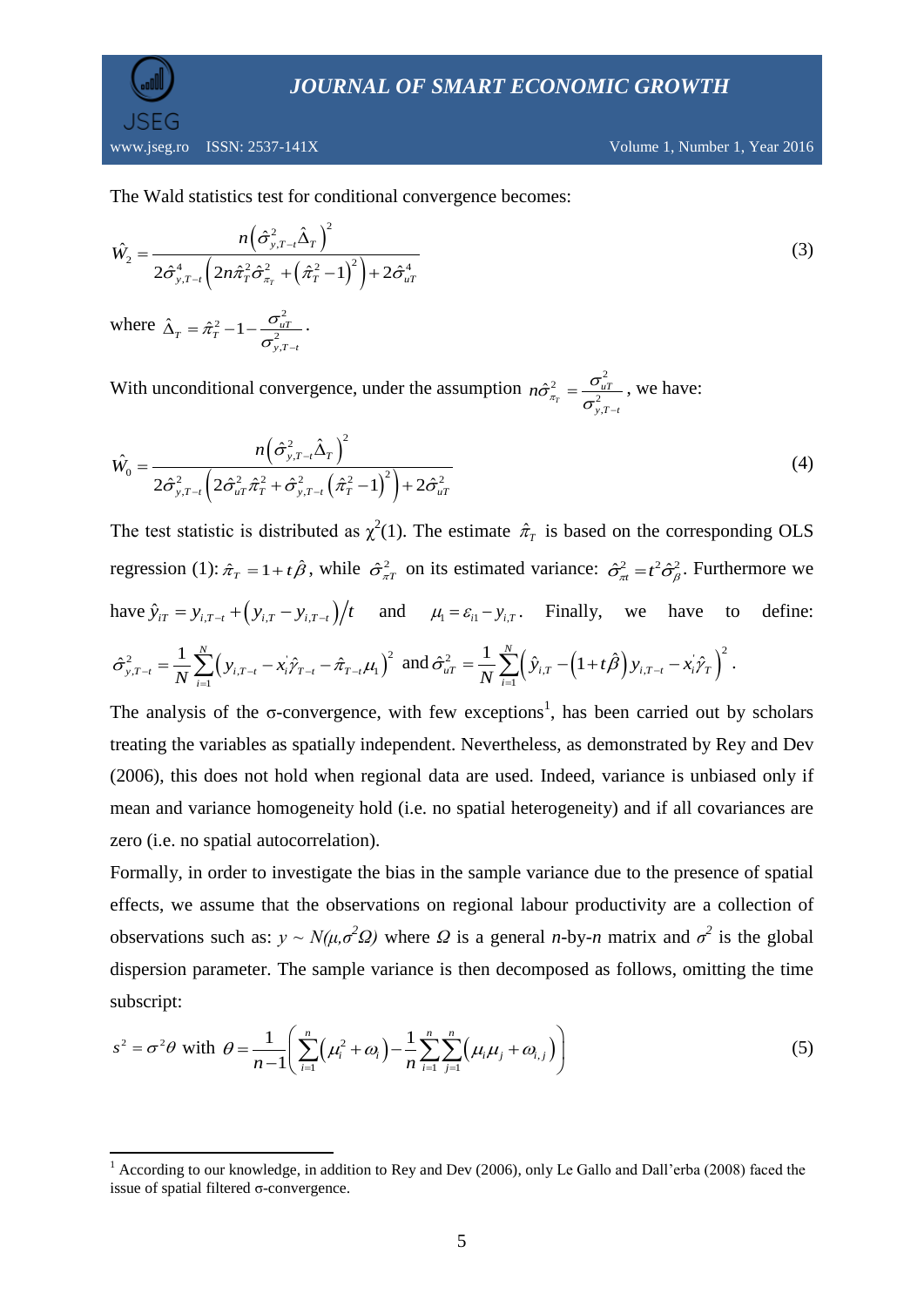

 $\overline{a}$ 

where  $s^2$  is the sample variance,  $\sigma^2$  captures the influence of a-spatial dispersion on  $s^2$ ;  $\theta$ reflects the combined effects of any spatial heterogeneity and dependence on  $s^2$ ;  $\mu_i$  is the *i*<sup>th</sup> element of  $\mu$  and  $\omega_{ii}$  is element  $(i, j)$  of matrix  $\Omega$ .

As noted by Rey and Dev (2006), this decomposition can be performed using a spatial filtering process, as suggested by Getis (1995) or Tiefelsdorf and Griffith (2007), or by fully specifying the structure of  $\theta$  and then directly estimating all the parameters. Instead of choosing the second alternative as in Rey and Dev (2006) and in Le Gallo and Dall'erba (2008), we chose the first one and in particular the spatial filtering approach suggested by Getis (1995). The reason of this choice lies in the extremely flexibility of this technique since it is able to transform the spatial dependent and independent variables into independent removing the spatial dependence component embedded in them. This allows to use a set of different statistical tools that require this precondition for achieving reliable results. These tools, in case of analysis of the regional economic development, are essentially stochastic kernel (Fischer and Stupner, 2008) and the mentioned variance (σ-convergence) and regression analysis (essentially β-convergence).

According to Getis' spatial filtering technique, the original variable, *X*, can be decomposed into two parts: a filtered non-spatial component, say *X\*,* and a spatial residual, *LX*.

The estimation of the spatial and non-spatial component of each variable follows the steps reported below.

The first crucial point regards the definition of the area of influence of each variable. This implies to find a reasonable distance<sup>2</sup> for which spatial autocorrelation should be sufficiently strong. To solve this issue, we firstly define the global autocorrelation measure *G* defined by Getis and Ord (1992):

$$
G = \frac{\sum_{i=1}^{n} \sum_{j=1}^{n} W_{ij} x_i x_j}{\sum_{i=1}^{n} \sum_{j=1}^{n} x_i x_j}
$$
(6)

where  $W_{ii}$  is a *n*-by-*n* spatial weight matrix in which the element  $W_{ii}$  is equal to 1 if the region *i* is a neighbour of region *j* and *0* otherwise,<sup>3</sup> and  $x_i$  and  $x_j$  are, respectively, the value of observation *i* and *j*. The strategy consists in an iterative process in which we add a new degree

<sup>&</sup>lt;sup>2</sup> There are many definitions of distance. Among the others, we have Euclidean distance, distance measured as the time to reach a destination, etc. In our study we considered the nearest neighbors.

 $3$  By convention the diagonal of  $W_{ii}$  is set equal to zero, i.e. a region is not a neighbor of itself.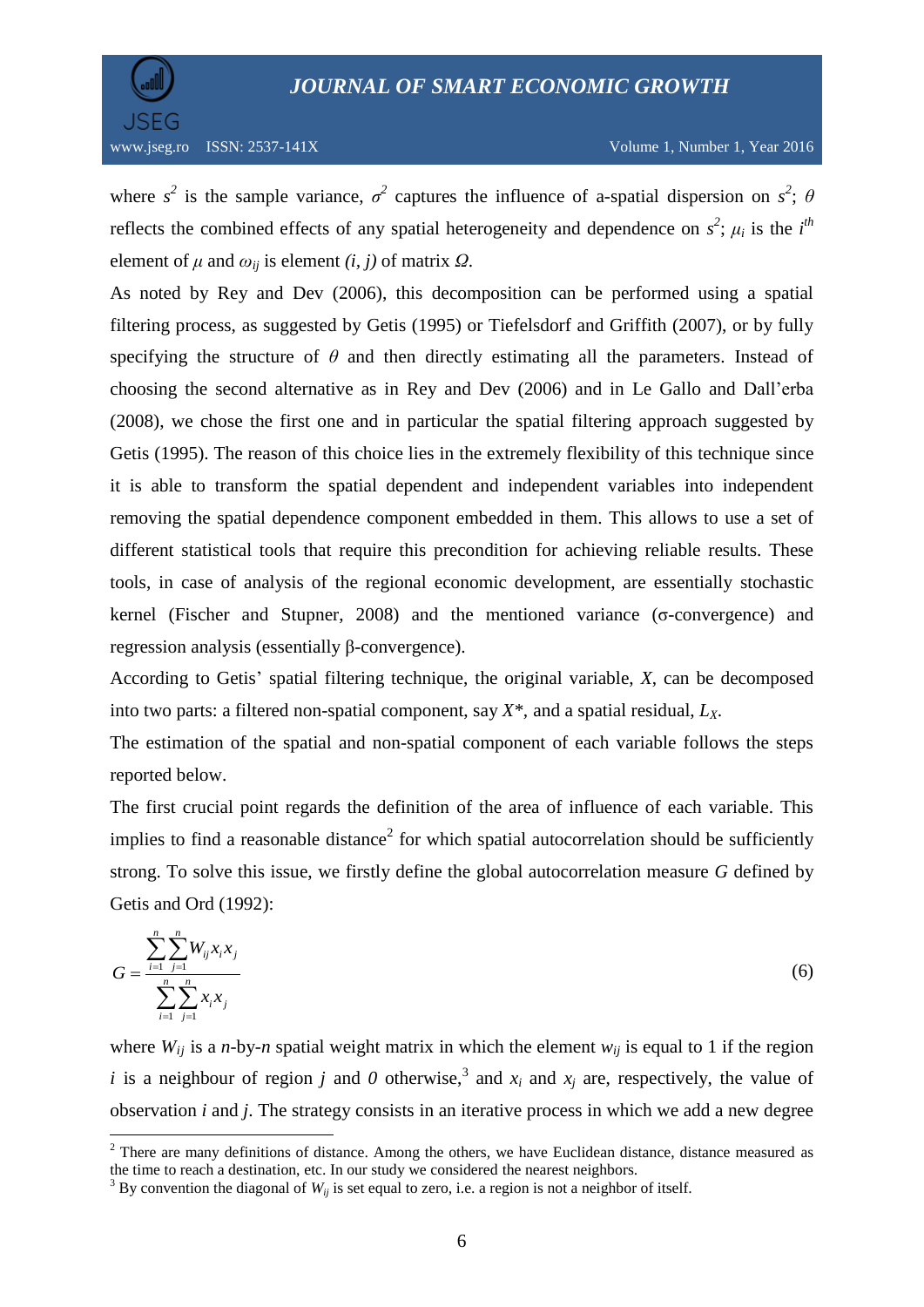



of neighbourhood to matrix *Wij* until the marginal difference between the statistic *G* computed with the new matrix  $W_{ij}$  and the one computed with the previous becomes negligible. $4$ 

Once the distance spatially weight matrix is created, we have to compute the local statistic *G<sup>i</sup>* for each variable:

$$
G_i = \frac{\sum_{j=1}^{n} W_{ij} x_j}{\sum_{j=1}^{n} x_j} \qquad \text{for } j \neq i \tag{7}
$$

where the numerator is the sum of all neighbours  $x_i$  but it does not include  $x_i$  and the denominator is the sum of all  $x_j$  excluding  $x_i$ .

Then, the variable can be filtered according with:

$$
x_i^* = \frac{x_i \left[ \frac{1}{n-1} W_{ij} \right]}{G_i} \tag{8}
$$

In equation (8) the observed values of  $G_i$  are compared with their expected values,  $(n-1)^{-1}W_{ij}$  where  $E[G_i]$  represents the realization  $X^*$  of the variable *X* at region *i* when no autocorrelation occurs.

Three cases are possible:

- if there is no autocorrelation between *i* and its neighbours, then the observed and expected values, *x*, and *x\**, will be the same;
- if  $G_i$  is high relative to its expectation, the difference  $x_i x_i^*$  will be positive, indicating spatial autocorrelation among observations of *X* with high values;
- if  $G_i$  is low relative to its expectation, the difference  $x_i x_i^*$  will be negative, specifying spatial autocorrelation among observations of *X* with low values.

#### Thus:

 $L_x = X - X^*$  represents a spatial variable associated, but not correlated, with the variable *X*. According to Le Gallo and Dall'erba (2008), *G<sup>i</sup>* statistics allows us also to determine the spatial regimes to which regions belong. These regimes can be interpreted as spatial

 $\overline{\phantom{a}}$ <sup>4</sup> Getis (1995) proposes to define the spatial weight matrix according to the results of the local statistic  $G_i$  but this is a very computationally intensive methodology because we work with a large number of regions.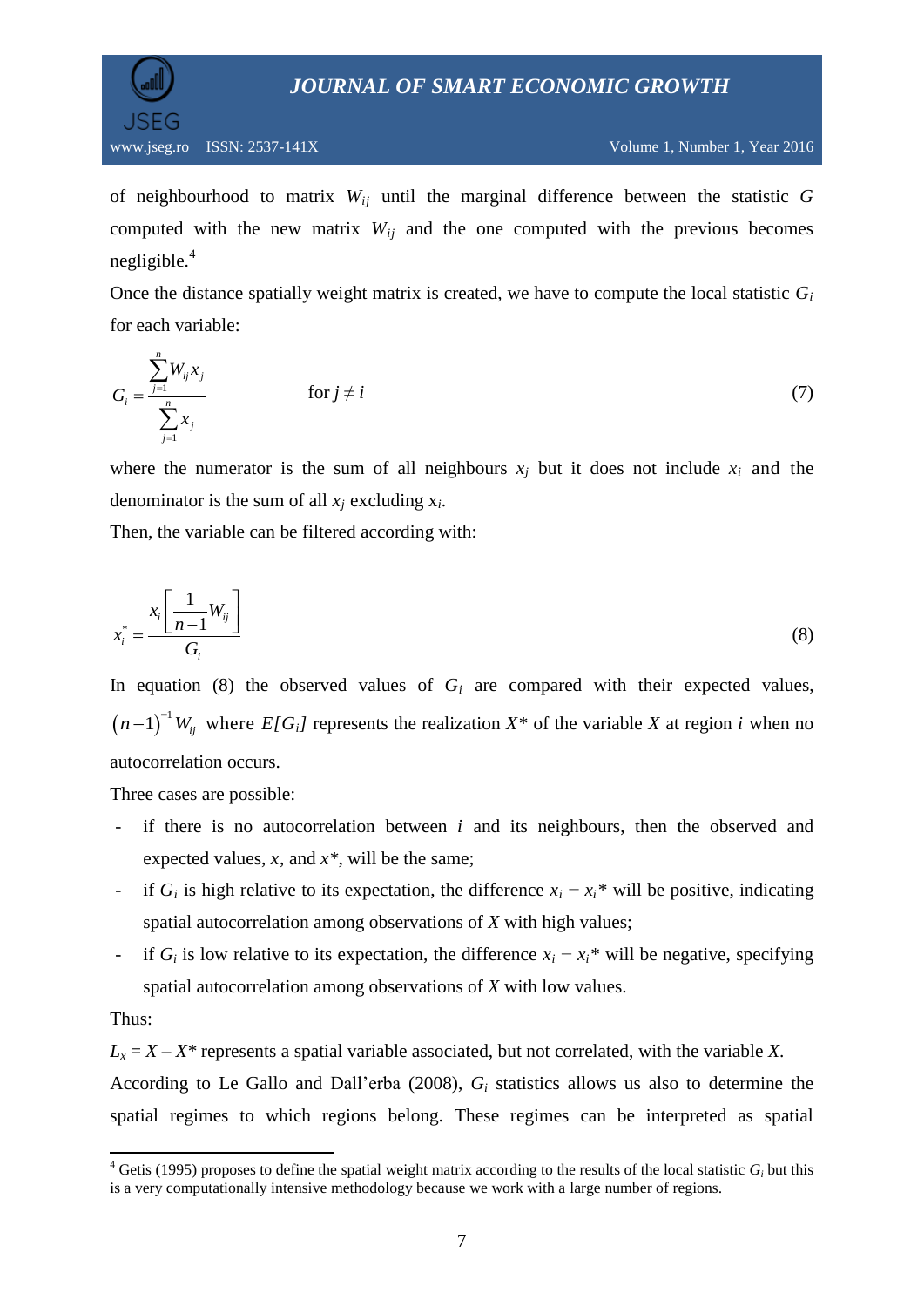

l

convergence clubs and are defined as follows: if the statistic for region *i* is positive, then this region belongs to the group of "high labour productivity" regions, or "core" and if the statistic for region *i* is negative, then this region is part of the group of "low productivity" regions, or "periphery"<sup>5</sup>.

#### **3. REGIONAL PRODUCTIVITY, CONVERGENCE AND SPACE**

In this paragraph we follow the procedure described above to estimate filtered and unfiltered σ and β-productivity convergence of 896 NUTS-3 regions of EU-12<sup>6</sup> from 1980 to 2010.

We define a nearest neighbour spatial weight matrix with a number of neighbours equal to 6 regions. This approach guarantees that there are no regions without neighbours and the results obtained are robust with respect to other definitions of contiguity.

According to figure 1 in which we observe the first thirty marginal values of  $G_i(d)$ , we consider the sixth neighbour as a cut-off.

The spatial regimes identified by *G<sup>i</sup>* for total productivity are characterized by a strong spatial pattern (figure 2). In south-east Germany, west France, Italy, Spain, Portugal, Greece and Great Britain we observe a cluster of regions with spatial autocorrelation among low observations of *X*, i.e. the "periphery" with low productivity regions while the rest of regions exhibit a spatial autocorrelation among high observations of *X*, which corresponds to the "core" with high productivity regions.<sup>7</sup> The case of Great Britain, which belongs almost entirely to low productivity club, can find an explication in the lack of investment in equipment, infrastructure, technology and skills reported by the British Department of Trade and Industry (1997).

The σ-convergence for total labour productivity, computed both with "standard" and spatial filtering technique is in figure 3. The standard  $\sigma$ -convergence pattern (solid line) computed with equation (1) shows a tendency to convergence until 1993, a stabilization in the nineties and then a clear divergence after the 2003. When the variable is spatially filtered (dotted line),

<sup>&</sup>lt;sup>5</sup> The same convergence clubs can be archived as follows: if the difference  $x_i$  -  $x_i$ <sup>\*</sup> for region *i* is positive, then this region belongs to the group of "high labour productivity" regions, or "core" while if the difference for region *i* is negative, this region falls in the group of "low productivity" regions, or "periphery".

<sup>6</sup> We exclude ex-DDR because of the absence of data from 1980 to 1991. The data on labour productivity come from the Cambridge Econometrics (2012) database.

 $<sup>7</sup>$  The core area corresponds to the "Blue Banana", often identified as the area that traditionally has shown the</sup> greatest development potential in Europe (RECLUS, 1989; Delamaide, 1994).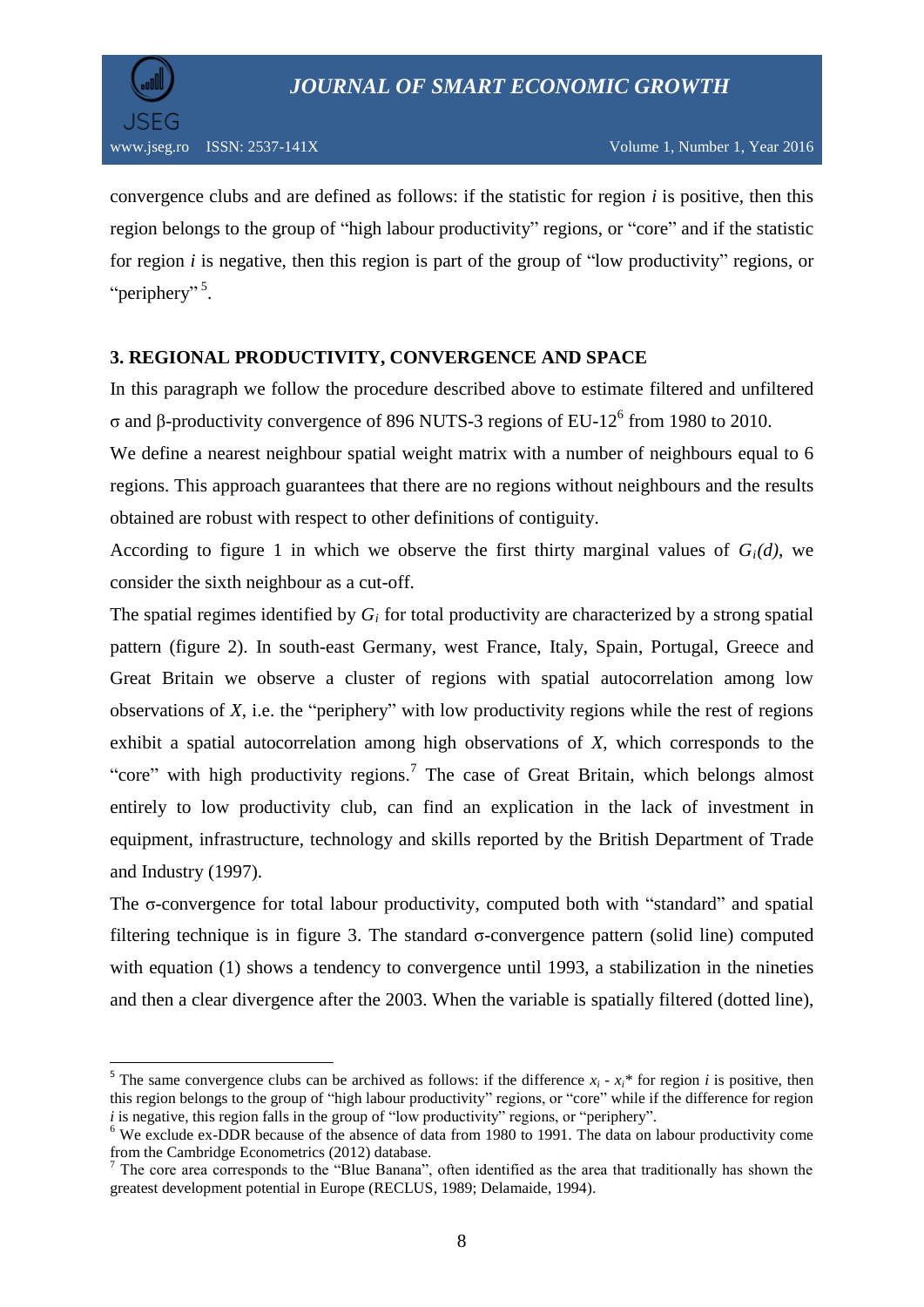

 $\overline{a}$ 

we observe that the variance is lower and smoothed for the whole period. The graphical path shows a decreasing until 1991, a stabilization until the 2007 and then a divergence.

The motivation of the different path of σ-convergence between spatially filtered and unfiltered variable lies in the existence or co-existence of spatial heterogeneity and dependence, which would need a much deeper analysis on the territorial pattern of the variable.

In figure 4 we reported the spatial distribution of the quintiles of the total labour productivity in 1980, of the spatial component  $(L)$ , and of the spatial filtered component  $(g^*)$ . The total labour productivity in 1980 and its spatial component (*L*) show a clear spatial pattern, while in the spatial filtered component homogeneous clusters are not observable: removing the residual spatial component, the spatial distribution of the variables result completely random. This is also confirmed by *Moran's I tests*: while in the first and second case we can reject the null hypothesis of no spatial autocorrelation, in the last one we have to accept the null.<sup>8</sup>

Figure 5 shows the evolution of filtered and unfiltered σ-convergence by sector. In all the cases a strong decreasing of variability has been observed in the first half of the eighties, followed by a stabilization and then by a divergence in the last five years. The sectoral patterns are very different: the higher variability is observed in agriculture and manufactory and the lower for the remaining sectors: market and non-market services and constructions. Looking at the differences between the spatially filtered and a-spatial σ-convergence, we observe that agriculture and manufactory, until the early nineties, are characterized by a strong spatial effect that affect total variance decreasing its value. This evidence disappears over the time showing a diminution of the spatial effects.

Spatial effects are present in the early eighties for market and non-market services but, after these first years, the spatial filtered  $\sigma$ -convergence is below the a-spatial probably because of a process of concentration in space. At this regard, it is interesting to observe that this phenomenon seems to be present also for constructions but the variance is very small and then the differences upon the volatility of filtered and unfiltered variables are negligible. Finally, in the last three years considered divergence of constructions is stronger than in the other sectors.

<sup>&</sup>lt;sup>8</sup> The Moran's I test for the total labour productivity in 1980 is 0.6561 (p-value  $< 0.000$ ), for its spatial component (L) is 0.9632 (p-value < 0.000) and for the spatial filtered labour productivity (g\*) is -0.1439 (pvalue  $= 1$ ).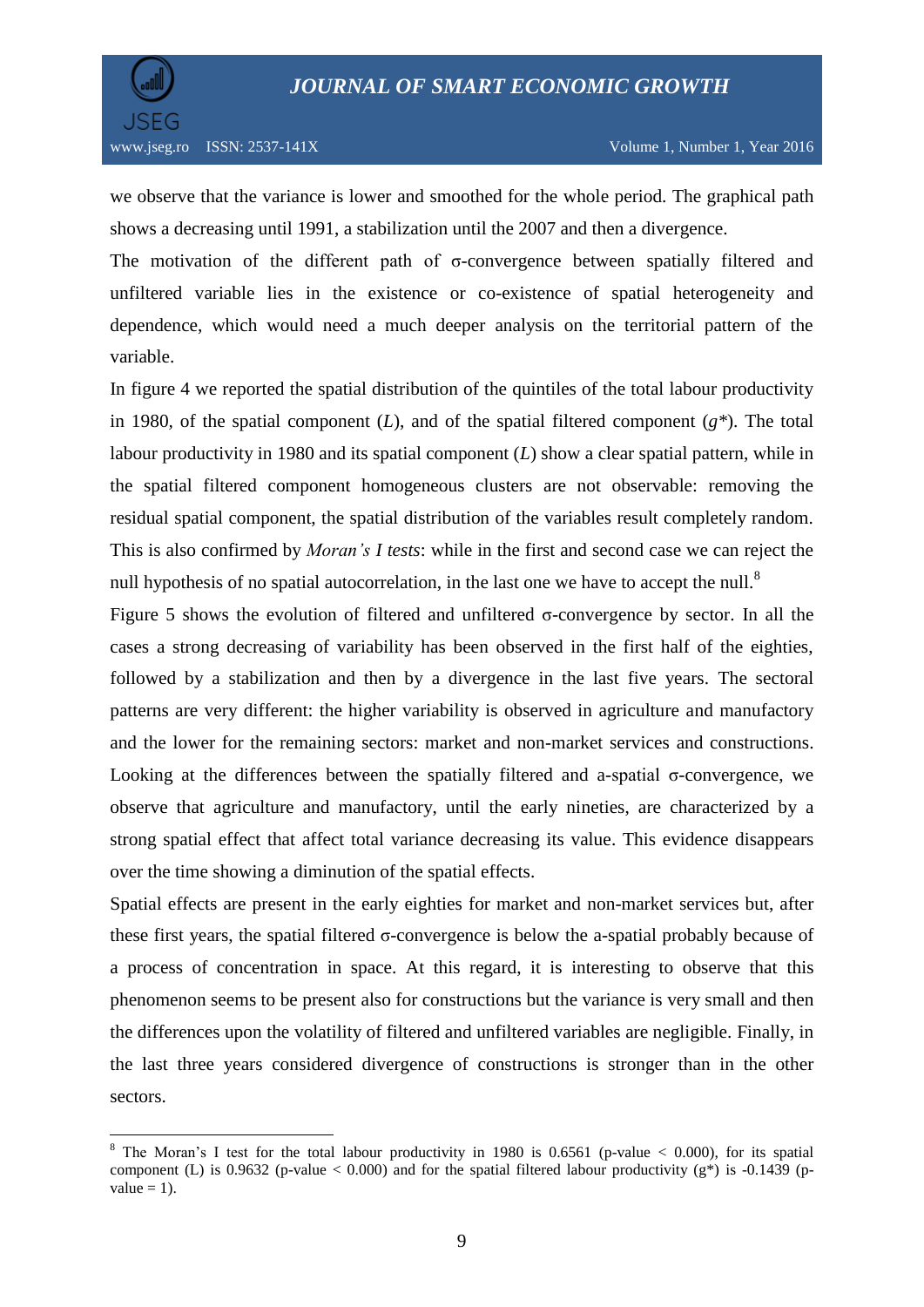

The first approximation of the dynamics of the σ-convergence has been derived using graphical tools, but, as well as for the β-convergence, we needs a formal test to detect convergence or divergence.

In table 1 we test β- and σ-convergence according to different territorial partitions for both total and sectoral productivity. We considered the five cases: the whole sample (EU-12) without dummies, with country dummies and with spatial regime dummies; finally we take into account singularly each spatial regime, the "core" and the "periphery". Table 2 replicates table 1 but with spatially filtered variables.

The first important result to be mentioned is that β-convergence occurs for both total productivity and for all sectors. When filtered variables are considered, the country dummies become statistically not significant. This occurs because, in the case of spatially filtered variables, the spatial component embedded in each variable, and strictly connected with the country or convergence club to which the variable belongs, is removed. When variables are unfiltered, country dummies become significant because they act like a "spatial filter" characterising the regions not necessarily according to specific economic characteristics, but according with the country or regime to which they belong. The interesting point, however, is the lack of significance of dummies for the spatial regimes. This finding, valid only for the unfiltered variables and for all the sectors, is rather surprising because the identified spatial regimes are interpretable (and often interpreted) like convergence clubs (Le Gallo and Dall'erba, 2008). Furthermore, no appreciable differences between the convergence rates of the two spatial regimes are observed. The comparison of table 1 with table 2 shows that the convergence rates are lower in the case of unfiltered variables. The adjusted R-squared are higher in table 2 and both Moran's I test and robust version of Lagrange Multiplier test, not reported but available upon request, show strong spatial autocorrelation in the residuals of the a-spatial regressions (table 1) and no correlation in the residuals of the regressions with filtered variables (table 2). This confirms the superiority of the estimates performed with spatially filtered variables with respect to the standard ones.

Considering the tests for  $\sigma$ -convergence we observe that in all cases the Wald tests check that σ-convergence values for 2010 are statistically different than those of 1980. Regarding the comparison between table 1 and 2, we cannot observe important differences between filtered and unfiltered estimations.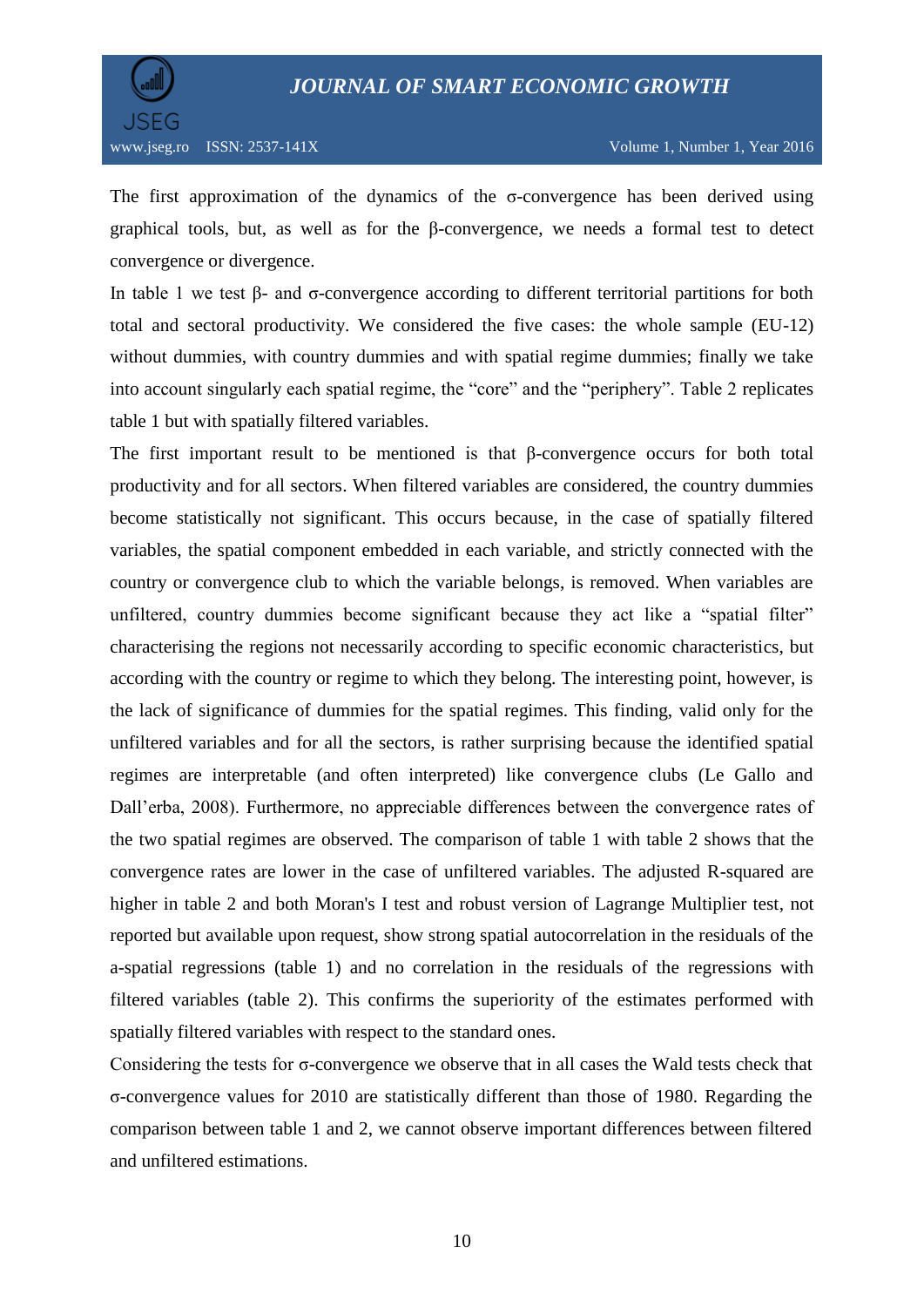

#### **CONCLUSIONS**

In our study we estimate classical and spatially filtered β and σ-convergence of total and sectoral productivity of European regional economies. Under a methodological point of view, the decomposition of the variables into their spatial and a-spatial components, along with ensuring independence among the observations, allows estimating the  $\beta$  and  $\sigma$ -convergence without the problems related to spatial dependence and heterogeneity. Hence, the use of a technique able to deal with the spatial component embedded in each variable adds the possibility to link the growth process to the spatial dynamics, deepening the comprehension of the latter and their impact on the evolution of productivity.

In the case of  $\sigma$ -convergence the conventional approach shows higher variance than the spatial approach both for total productivity and market, non-market and constructions sectors. For agriculture and manufactory, spatial effects have a role in the initial years making that the levels of unfiltered variance was lower than the filtered and then the two measures tend to be comparable.

The variance estimated with the two methodologies differ for each sector and each year, but it does not lead to contradictory conclusions. Both approaches agree in displaying an initial σconvergence of aggregate total labour productivity, a stabilization period and then a divergence from 2006 onwards.

The analysis of the β-convergence allows observing that country and regime dummies account for spatial dependence only if spatial dependence is not removed from the variables, otherwise they are not significant. This result, accounting also for the values of the estimated convergence speeds of the spatially filtered variables by club, lets us to think that core and peripheral regions do not converge to their own steady-state. It looks like that the convergence process is also a function of the complex interrelation between regions, and that it cannot be accounted simply defining a country border of club effect. Under the methodological aspect, the spatial filtering technique, which allows obtaining more reliable results, needs a further analysis of economic meaning of the spatial connections among regions, looking in particular at the role of spatial heterogeneity and dependence. This is left to further investigation in the future. Convergence speed varies by sector: looking at the regressions of spatially filtered variables, where spatial autocorrelation in the residuals is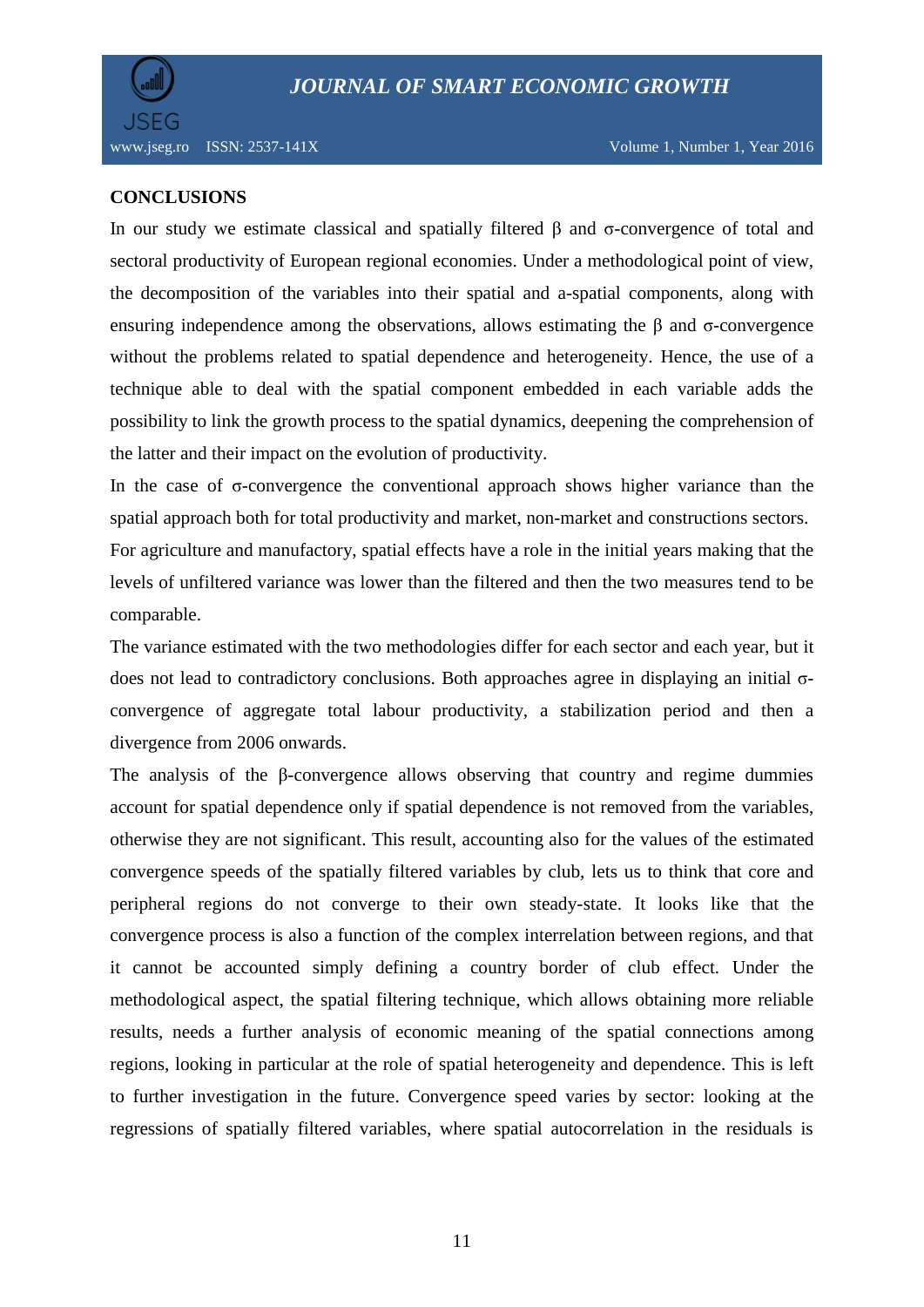

 $\overline{a}$ 

absent, we see that the sectors with higher convergence are constructions, market and nonmarket services, followed by manufactory and agriculture.

The phenomena described above, find at least two explanations in literature. According with Cuadrado-Roura et al. (1999) and Le Gallo and Dall'erba (2008), the process of aggregate productivity convergence might be due to a change in the structure of the regional economies due to the reallocation of employment from agriculture to industry and services rather than to a convergence process at the sectoral level. This result is confirmed by Gutierrez (1999) who finds that off-farm migration has a positive effect on the speed of convergence. The analysis of Paci (1997) considers a different point of view. He observes that, especially in southern regions, the reduction in the number of employees in agriculture does not correspond to an increase of employees in industry and services. This explains some evidence, that is, i) the increase of the unemployment rate and the decrease in labour participation, ii) the increasing productivity of services and manufactory sectors in lagging regions with the consequent decreasing of total variance, and iii) the β-convergence process taking place within sectors and for the overall productivity.

Our results are more in line with the findings of Paci (1997) and denote a process of alignment of productivity levels of the regional economies at the cost of diminishing employment opportunities in the poorer regions and in low productive sectors (European Commission, 2007).<sup>9</sup> In addition, European Commission (2007) observes that, from 2000, not only agriculture, but also manufactory sector lost employment in favour of services. "This, however, was not sufficient to offset job losses in the other sectors, partly reflecting the relatively small size of the service sector in these [lagging] regions but more importantly the scale of productivity increases in a context of relatively high output growth" (European Commission, 2007: 35). To these evidences we have to add that both the market and nonmarket services are characterised by spatial heterogeneity, that is a concentration of higher productivity services in some areas that often correspond to main cities (DG Regio, 2007). This opens (at least) another problem, namely the interregional migration that leaves poorer

<sup>&</sup>lt;sup>9</sup> In European Commission (2007: 34) we can read: "The depressing effects of low productivity in the different sectors combined with the unfavourable structure of the economy, however, is not the only reason for GDP per head in the lagging regions being below that elsewhere in the EU. Low employment is also a major contributory factor. In the regions with GDP per head below 50% of the EU average, the lower proportion of the population in employment as compared with other regions reduced GDP per head in 2003 by almost 22% given the level of productivity."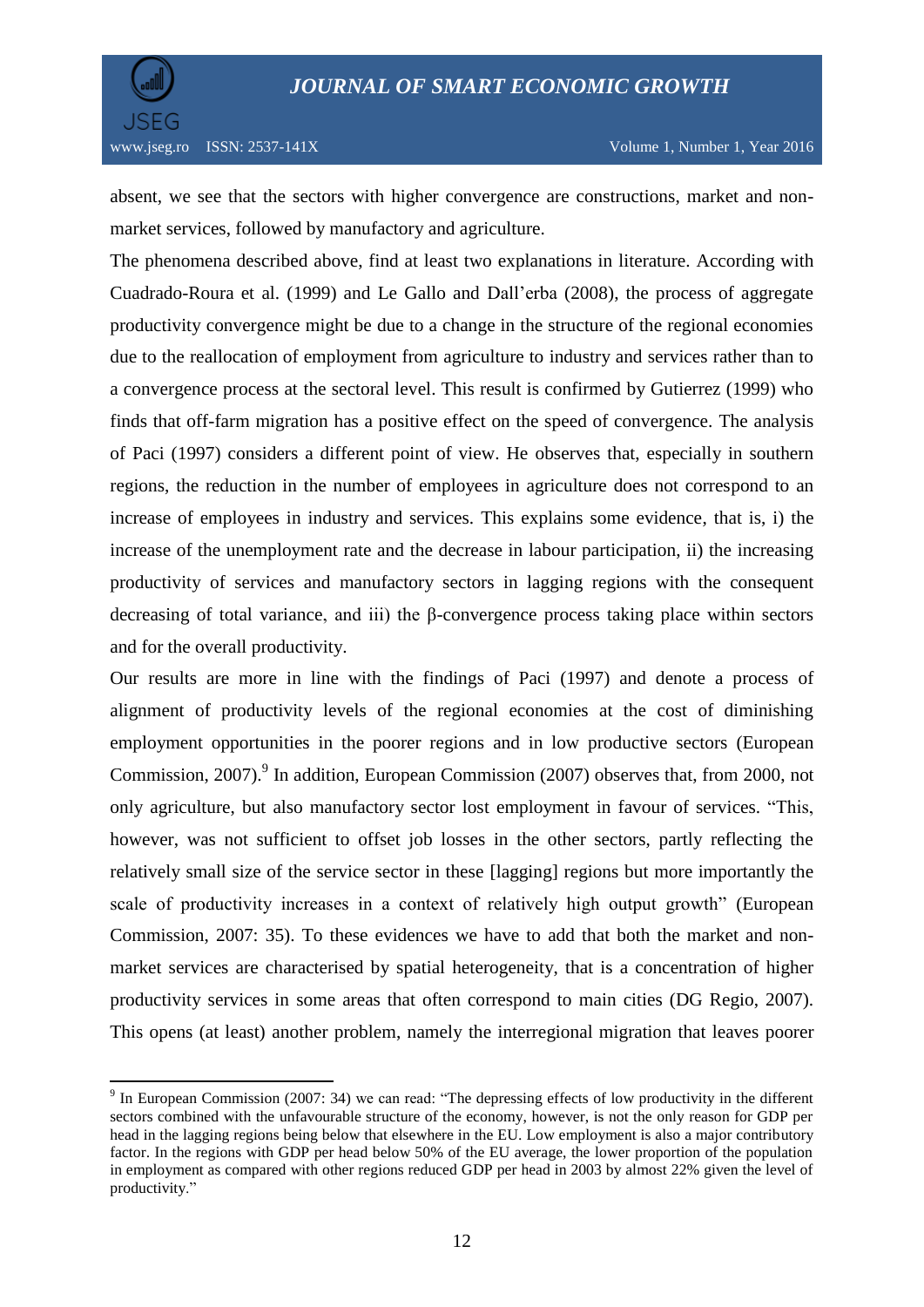



regions without high-skilled employees that move to regions which guarantee higher employment probabilities and expected wages.

To conclude, this analysis demonstrates that the regional growth process is multifaceted and needs to be considered from different points of view and with various tools. We note that βand σ-convergence patterns tend to coincide but, despite the strong convergence of all sectors, the inequality levels are growing in the last years. In addition to this, the issue of unemployment together with the shift of employment to less productive sectors in less developed areas, as highlighted by the European Commission, and the excessive polarization is a real problem that risks undermining not only the growth potential of lagging regions, but also the entire Community construction. Indeed, it seems that integration between the European economies is leading to similar productivity structure at the price of less opportunities for the populations of poorer regions. At this regard, more must to be done by European Union and national government in order to make effectiveness the still actual Article 158 of the EU Treaty.

**CONFLICTS OF INTEREST AND PLAGIARISM:** The authors declare no conflict of interest and plagiarism.

#### **REFERENCES**

- 1. Anselin L. (1988). *Spatial Econometrics. Methods and Models*. Dordrecht, Boston, London: Kluwer Academic Publisher.
- 2. Anselin L. (2009). Spatial regressions. In P. Fotheringham & P. Rogerson (eds.), *La SAGE Handbook of Spatial Statistics*. 255-275.
- 3. Anselin L. & Bera, A.K. (1998). Spatial dependence in linear regression models with an introduction to spatial econometrics. In A. Ullah & D.E.A. Giles (eds.), *Handbook of Applied Economic Statistics*. New York et al.: Dekker, 237-289.
- 4. Barro, R.T. & Sala-i-Martin, X. (1992). Convergence, *Journal of Political Economy*, 100(2) 223-251.
- 5. British Department of Trade and Industry (1997). Competitiveness UK: A benchmark for business Cambridge Econometrics (2008) European Regional Databank.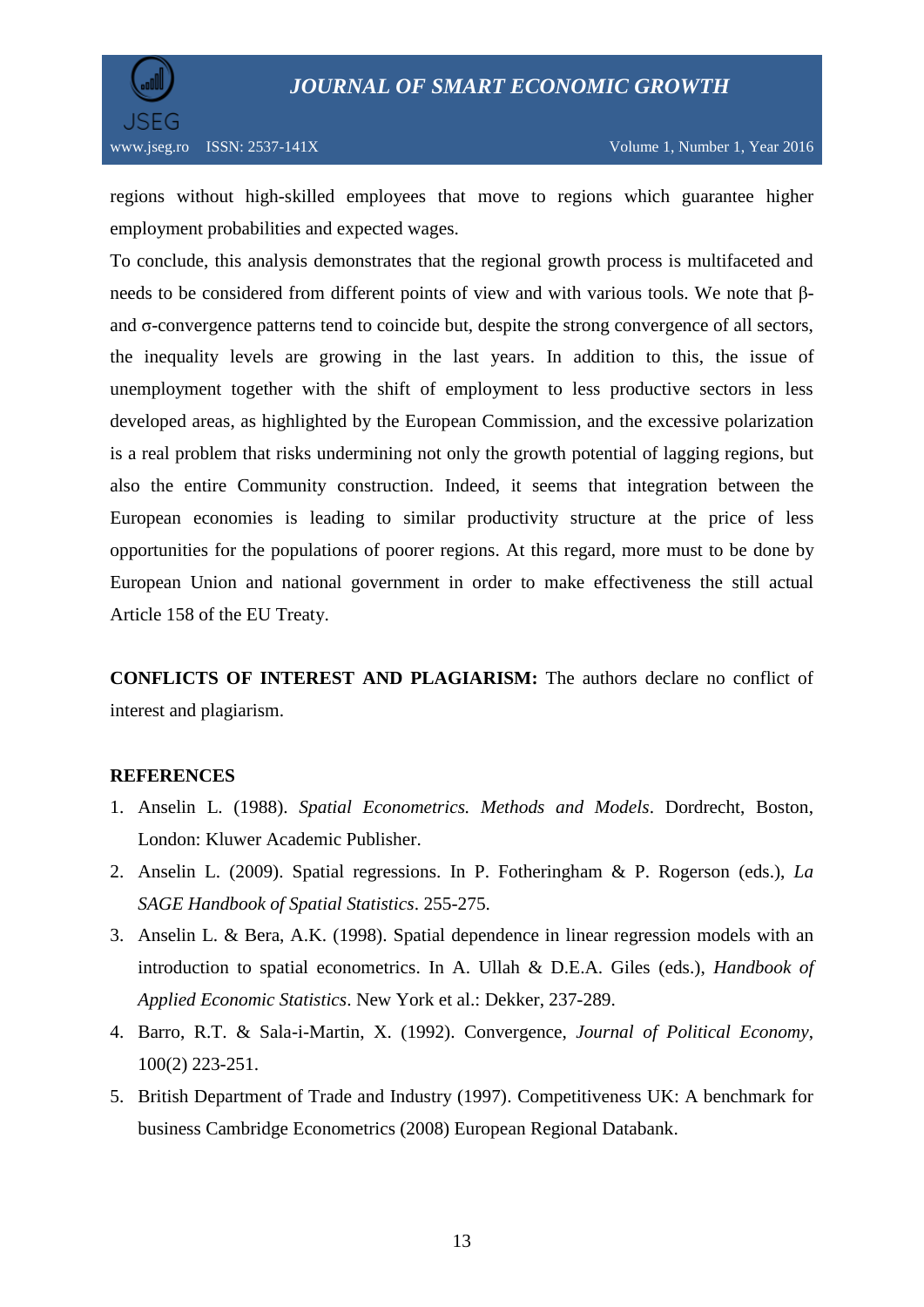

- 6. Carluer, F. & Gaulier, G., (2005). The impact of convergence in the industrial mix on regional comparative growth: Empirical evidence from the French case. *Annals of Regional Science*, 39: 85-104.
- 7. Cliff A.D. & Ord J.K. (1973). *Spatial Autocorrelation*, London: Pion.
- 8. Cuadrado-Roura J.R., Garcia-Greciano B. & Raymond J.L., (1999). Regional convergence in productivity and productive structure: The Spanish case. *International Regional Science Review*, 22: 35-53.
- 9. Dall'erba, S. (2005). Productivity convergence and spatial dependence among Spanish regions. *Journal of Geographical Systems*, 7: 207-227.
- 10. Delamaide, D. (1994). *The new superregions of Europe*. Dutton, New York.
- 11. DG Regio (2007). *Changing regions - Structural changes in the EU Regions*, Preparatory studies for the fourth cohesion report, Luxembourg.
- 12. Di Giacinto, V., Nuzzo, G. (2006). Explaining labour productivity differentials across Italian regions: The role of socioeconomic structure and factor endowments. *Papers in Regional Science*, 85: 299-320.
- 13. Egger, P., Pfaffermayr, M. (2009). On testing conditional sigma-convergence. *Oxford Bullettin of Economics and Statistics*, 71(4): 453-473.
- 14. European Commission (2007). Growing regions, growing Europe, Fourth report on economic and social cohesion, Commission of the European Communities, Luxembourg.
- 15. Fingleton, B. (1999). Economic Geography with Spatial Econometrics. A 'Third Way' to Analyse Economic Development and 'Equilibrium' with Application to the EU Regions. *Working Paper ECO*, 99/21, Department of Economics, European University Institute, San Domenico.
- 16. Fingleton, D., López-Bazo, E. (2006). Empirical growth models with spatial effects. *Papers in Regional Science*, 85, 177-198.
- 17. Fischer, M. & Stumpner, S. (2008). Income distribution dynamics and cross-region convergence in Europe. *Journal of Geographical Systems*, 10: 109-139.
- 18. Getis, A. (1995). Spatial Filtering in Regression Framework: Experiments on Regional Inequality, Governmen Expediture and Urban Crime. In L. Anselin & R.J. Florax, *New Directions in Spatial Econometrics.* 172-188, Berlin, Springer.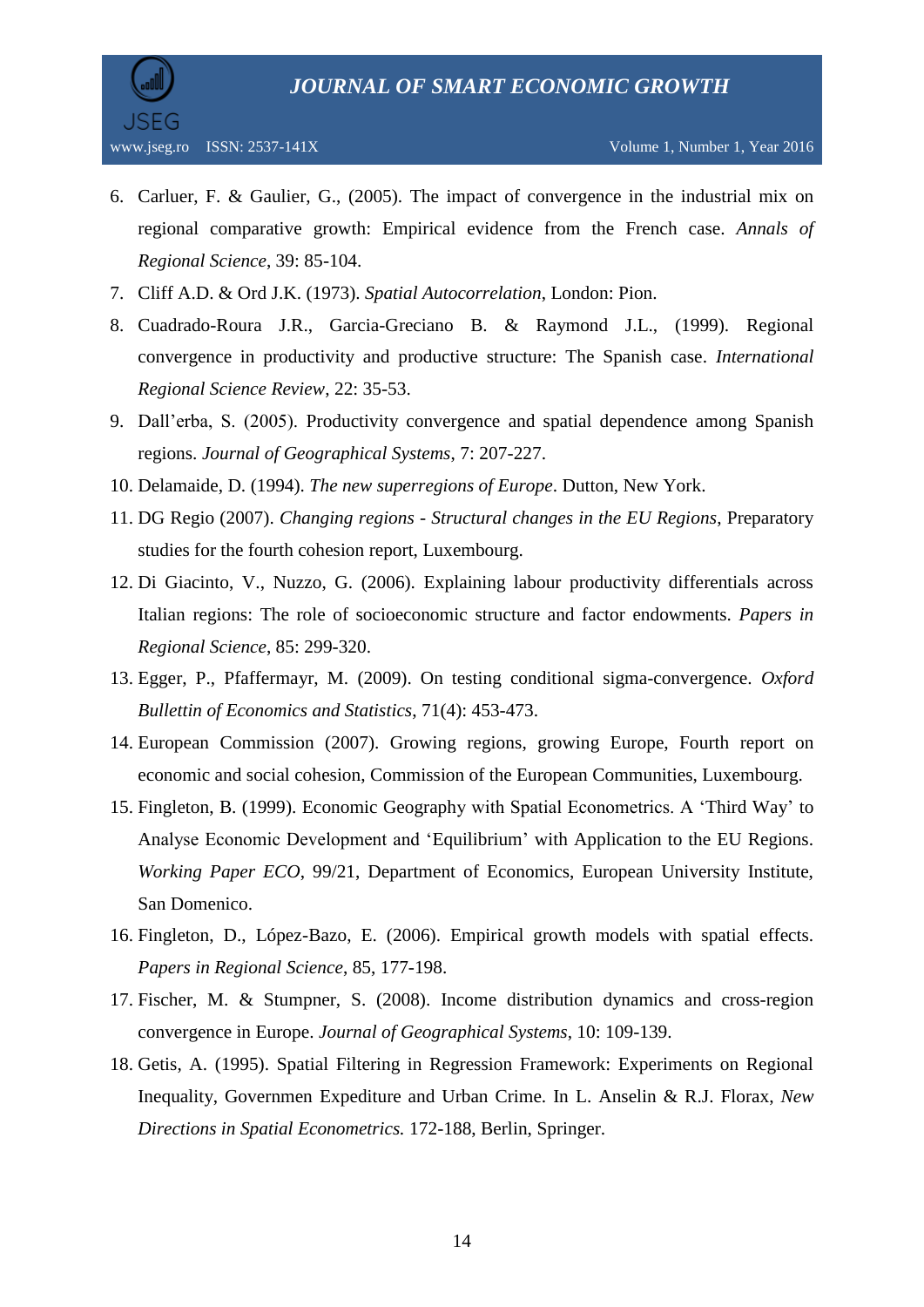

- 19. Getis, A. & Griffith, D.A. (2002). Comparative spatial filtering in regression analysis. *Geographical Analysis*, 34(2): 130-140.
- 20. Getis, A. & Ord, J.K. (1992). The analysis of spatial association by use of distance statistics, *Geographical Analysis*, 24: 189-206.
- 21. Gutierrez, L. (2000). Convergence in US and EU agriculture. *European Review of Agricultural Economics*, 27(2): 187-206.
- 22. Krugman, P. (1992). *The age of diminished expectations: US economic policy in the 1980s*. MIT Press.
- 23. Le Gallo, G. & Dall'erba, S. (2008). Spatial and sectoral productivity convergence between European regions: 1975-2000. *Papers in Regional Science*, 87(4): 505-524.
- 24. López-Bazo, E., Vayà E., Mora A.J. & Suriñch J. (2004). Regional Externalities and Growth: Evidence from European Regions. *Journal of Regional Science*, 44, 43-73.
- 25. Mankiw, G.N. (1985). The growth of nations. *Brookings Papers on Economic Activity*, 1, 276-326.
- 26. Paci, R. (1997). More similar and less equal: economic growth in the European regions. *Weltwirtschaftliches Archiv*, 133, 609-634.
- 27. Paci, R., Pigliaru, F. (1997). Structural change and convergence: An Italian regional perspective. *Structural Change and Economic Dynamics*, 8: 297-318.
- 28. Paci, R., Pigliaru F. (1999a). European regional growth: Do sectors matter?. In J. Adams, F. Pigliaru (eds.), *Economic growth and change. National and regional patterns of convergence and divergence*. Edward Elgar, Cheltenham.
- 29. Paci, R. & Pigliaru, F. (1999b). Is dualism still a source of convergence in Europe?. *Applied Economics,* 31: 1423-1436.
- 30. RECLUS (1989). Les villes europeénnes: Rapport pour la DATAR. RECLUS, Montpellier.
- 31. Rey, S.J. & Dev, B. (2006). σ-convergence in the presence of spatial effects. *Papers in Regional Science*, 85: 217-234.
- 32. Quah, D. (1996), Regional convergence clusters in Europe, *European Economic Review*, 40, 3-5, 951-958.
- 33. Sala-i-Martin, X. (1996). Regional cohesion: Evidence and theories of regional growth and convergence. *European Economic Review*, 40, 1325-1352.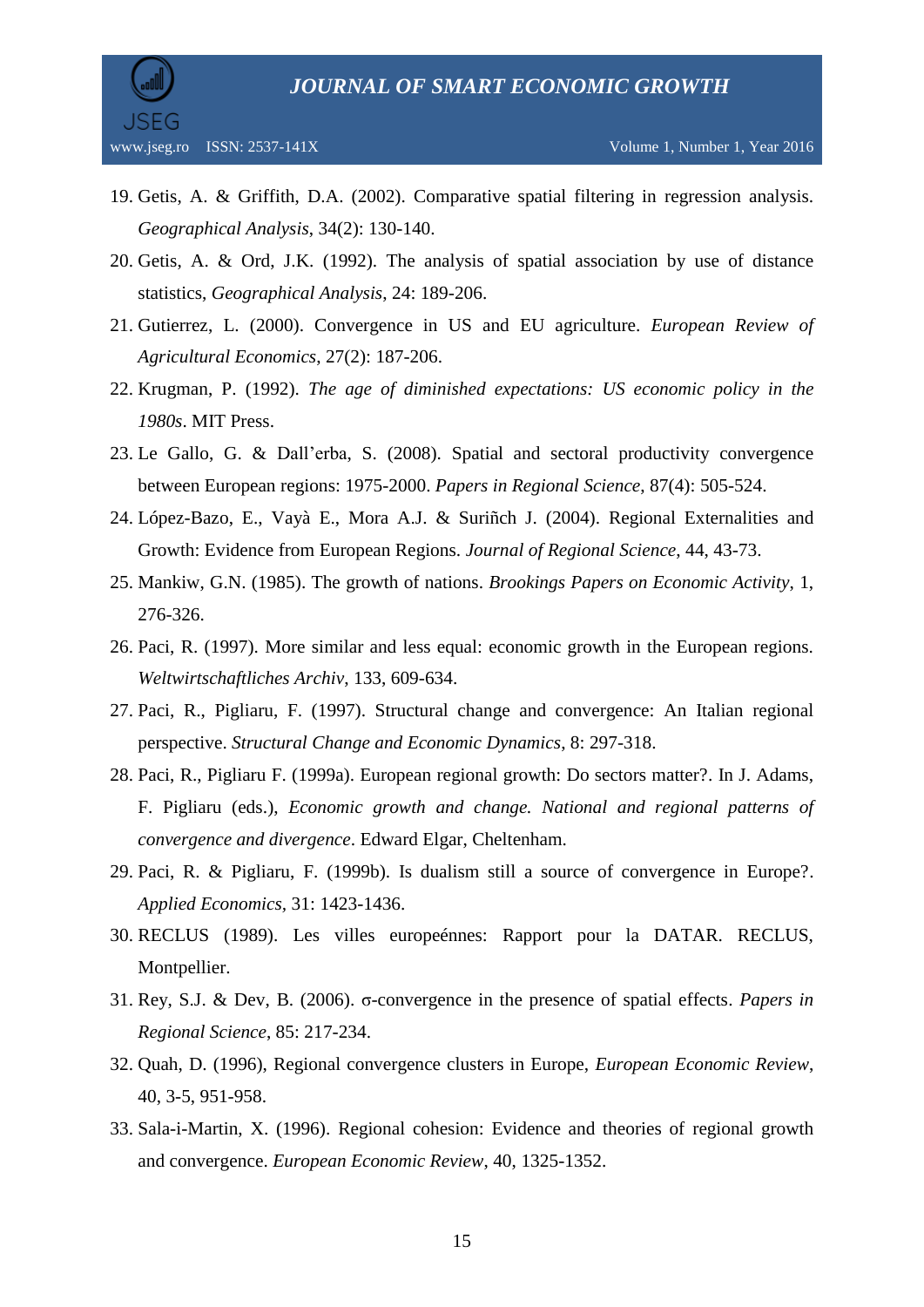

www.jseg.ro ISSN: 2537-141X Volume 1, Number 1, Year 2016

- 34. Tiefelsdorf, M. & Griffith, D.A. (2007). Semi-parametric filtering of spatial autocorrelation: The eigenvalue approach. *Environment and Planning A*, 39: 1193-1221.
- 35. Vagionis, N. & Spence, N. (1994). Total factor regional productivity in Greece. *Environment and Planning C*, 12: 383-40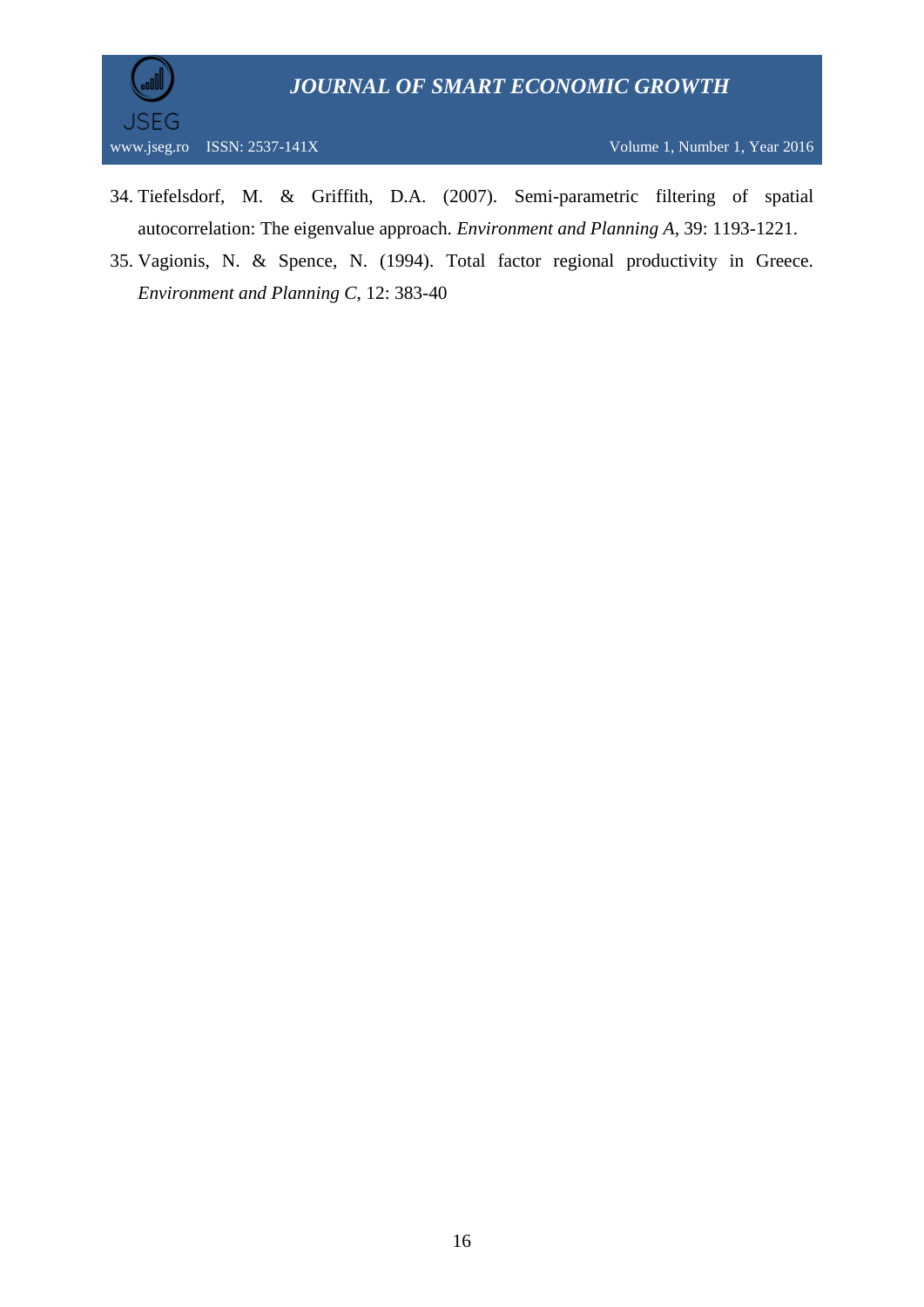

### *Figure 1* - Marginal  $G_i(d)$  for total labour productivity



*Figure 2* - Spatial regimes according with  $G_i(d)$  for total labour productivity

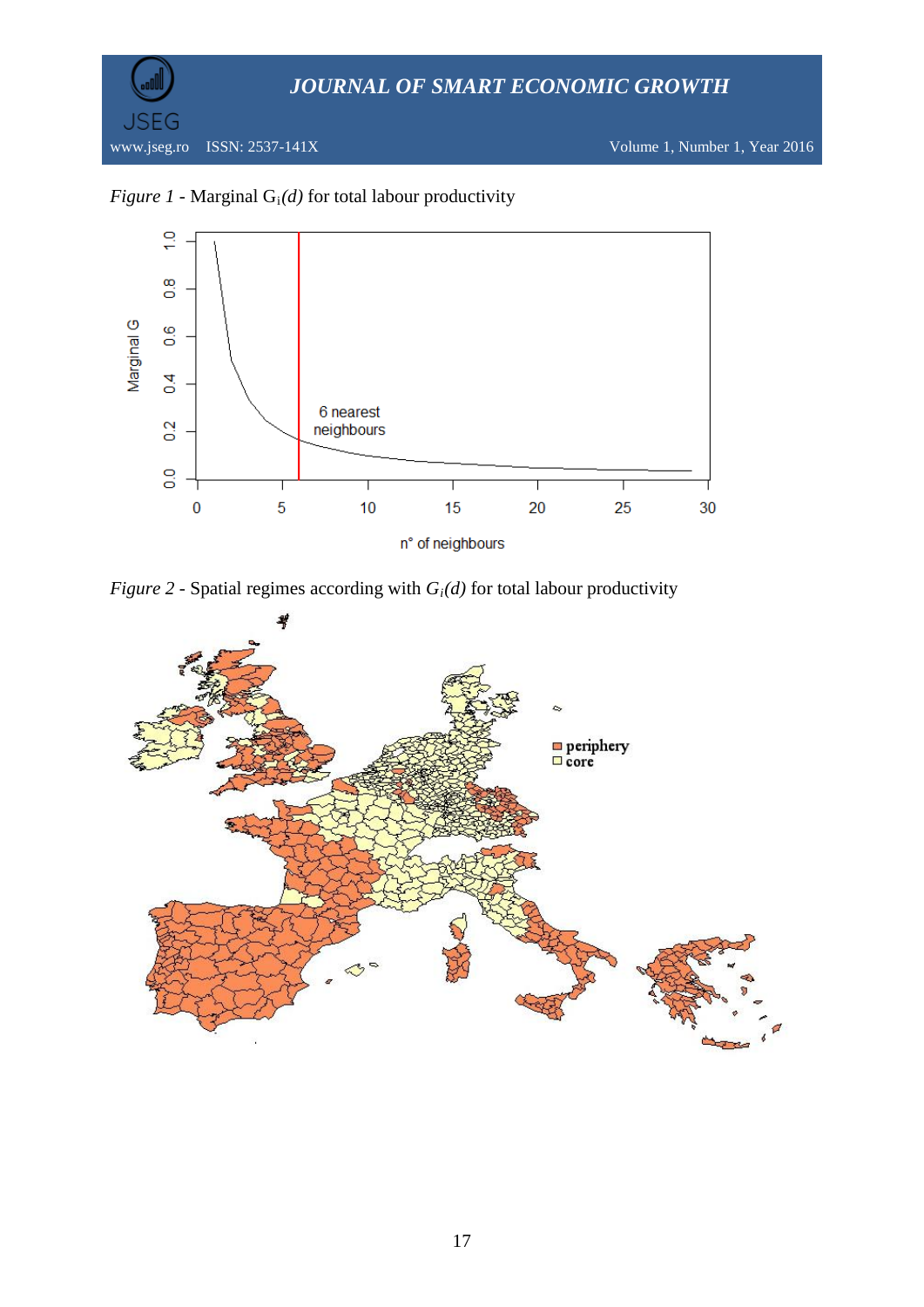



### *Figure 3* - σ-convergence of total labour productivity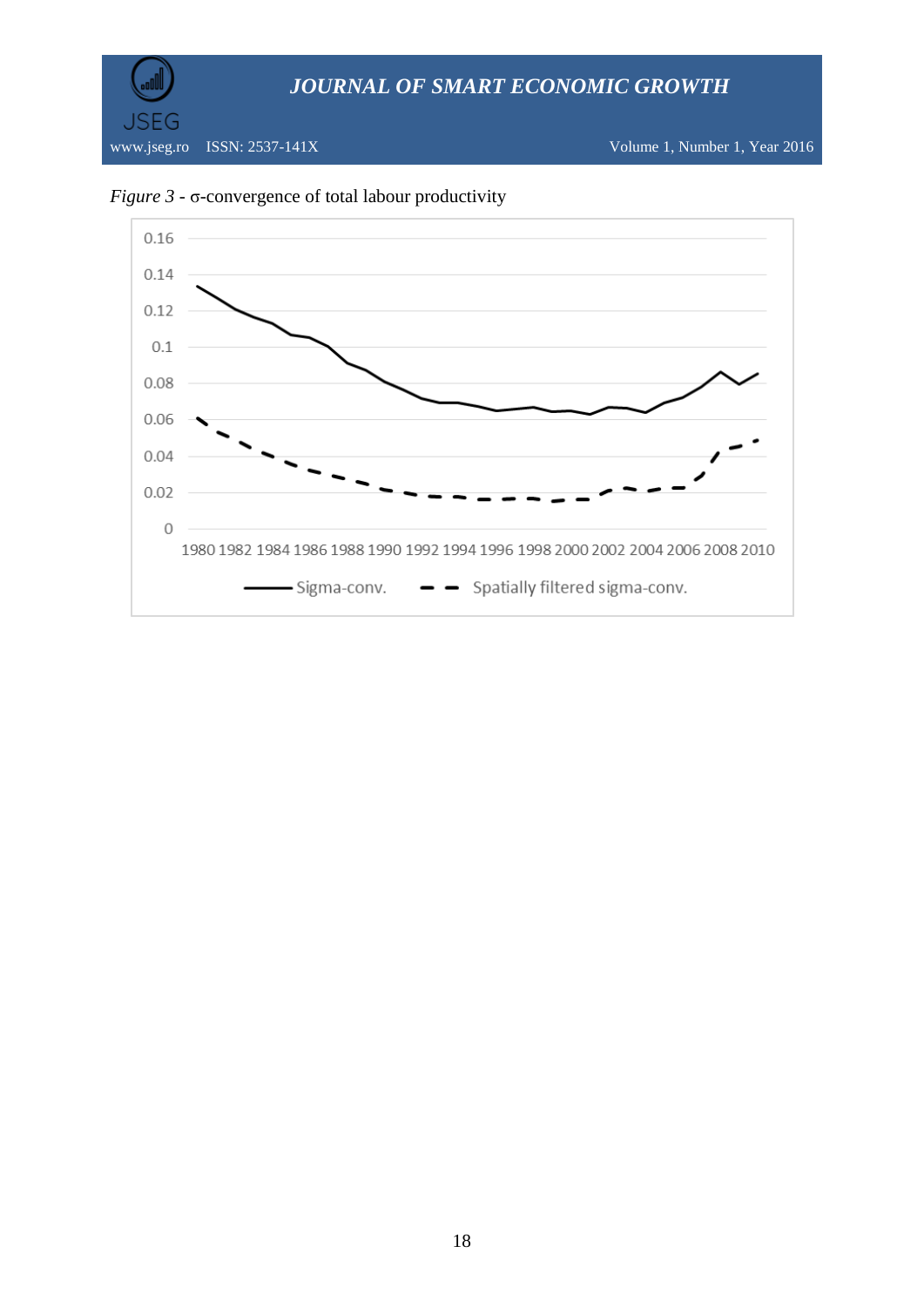

*Figure 4* - a) Total, spatial and spatially filtered (non-spatial component) of labour productivity in 1980

a) Original variable b) Spatial component (*L*) ■ under 10.173<br>■ 10.173 - 10.3528<br>■ 10.3528 - 10.4631<br>■ 10.4631 - 10.5881<br>■ over 10.5881 ■ under -0.1349<br>
-0.1349 - -0.0111<br>
-0.0111 - 0.0977<br>
-0.0977 - 0.1764<br>
■ over 0.1764 c) Non-spatial component (*g\*)*

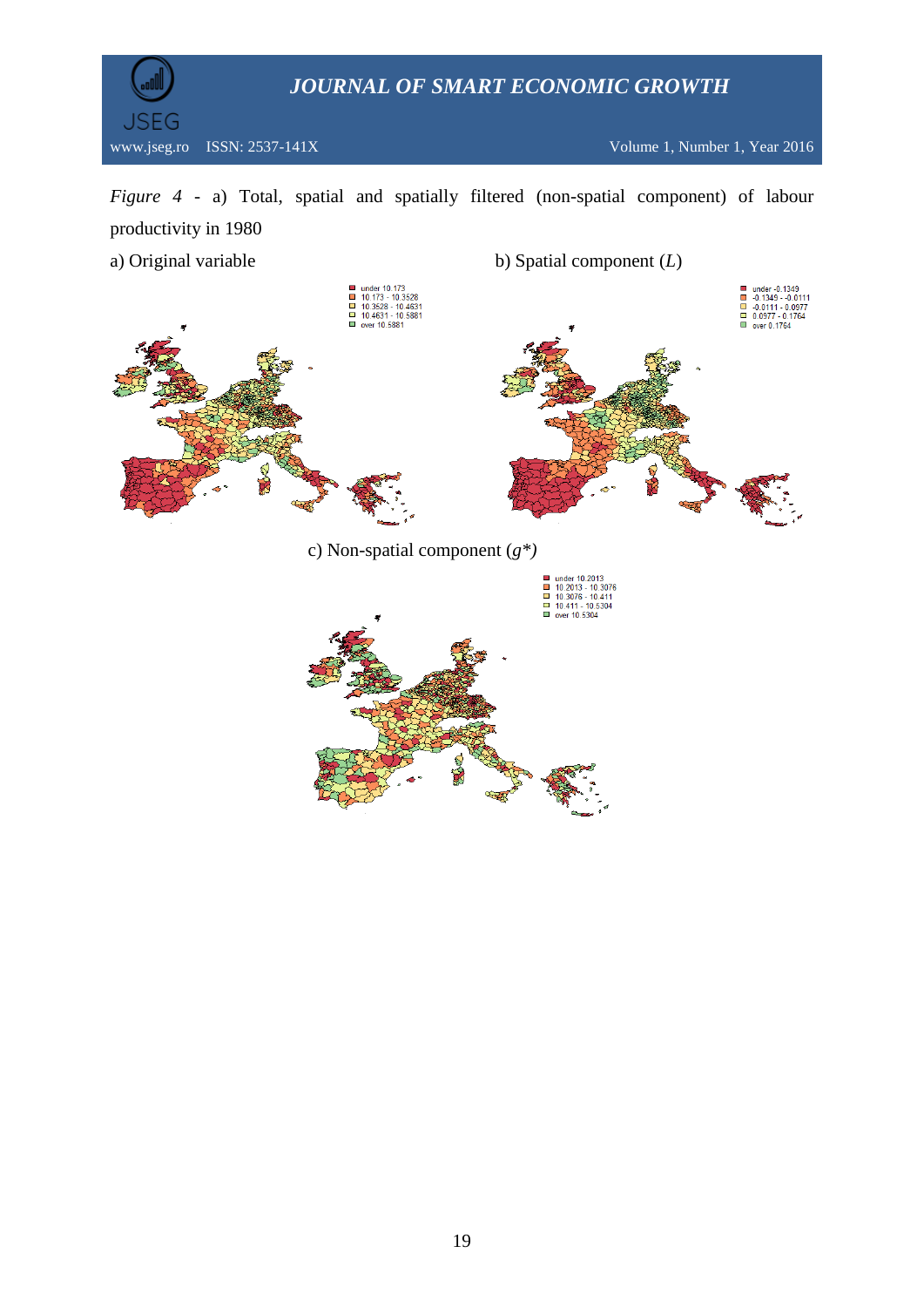

#### *Figure 5* - σ-convergence of productivity by sector



c) Market services d) Non-market services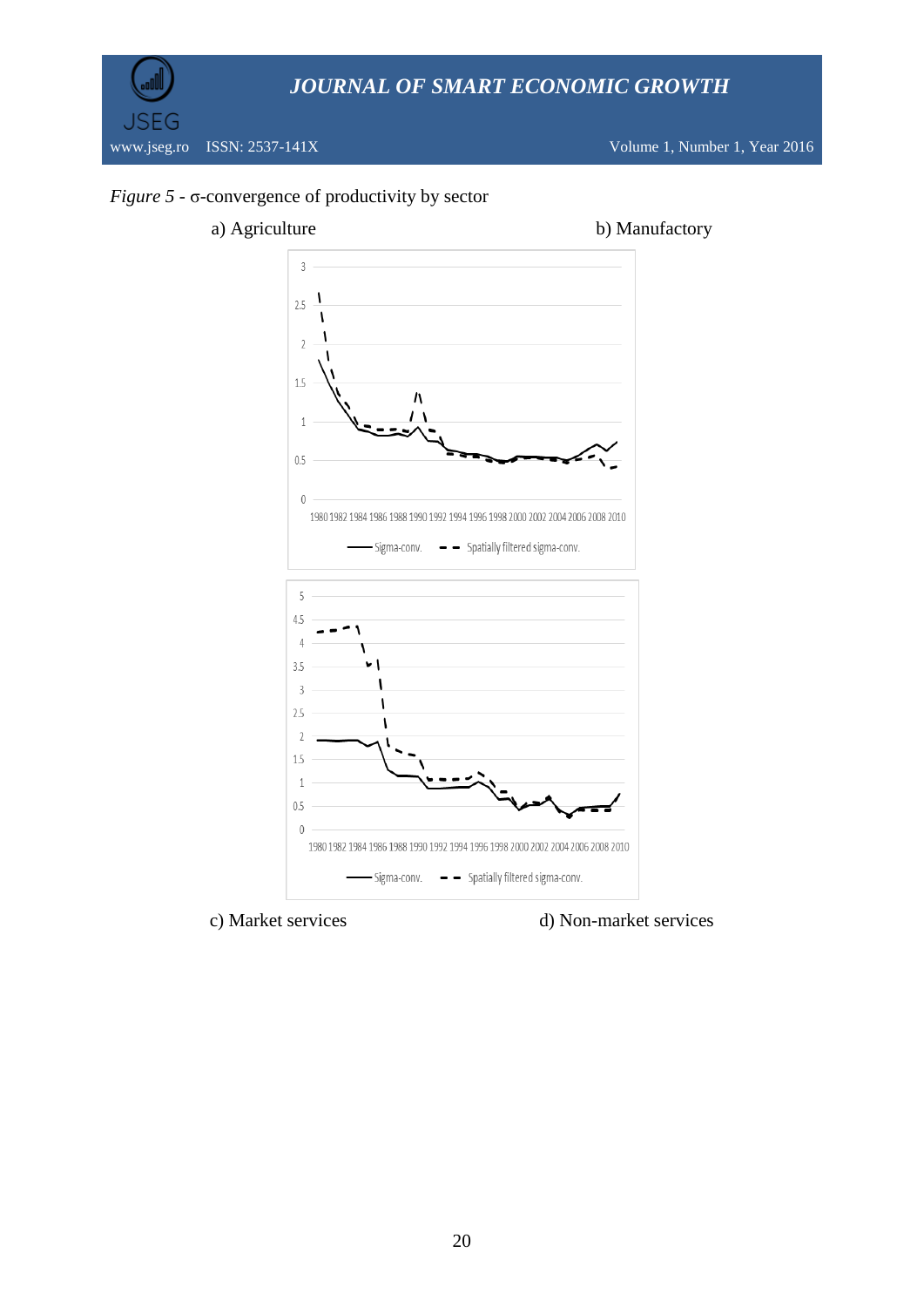

**JSEG** 

www.jseg.ro ISSN: 2537-141X Volume 1, Number 1, Year 2016



e) Constructions

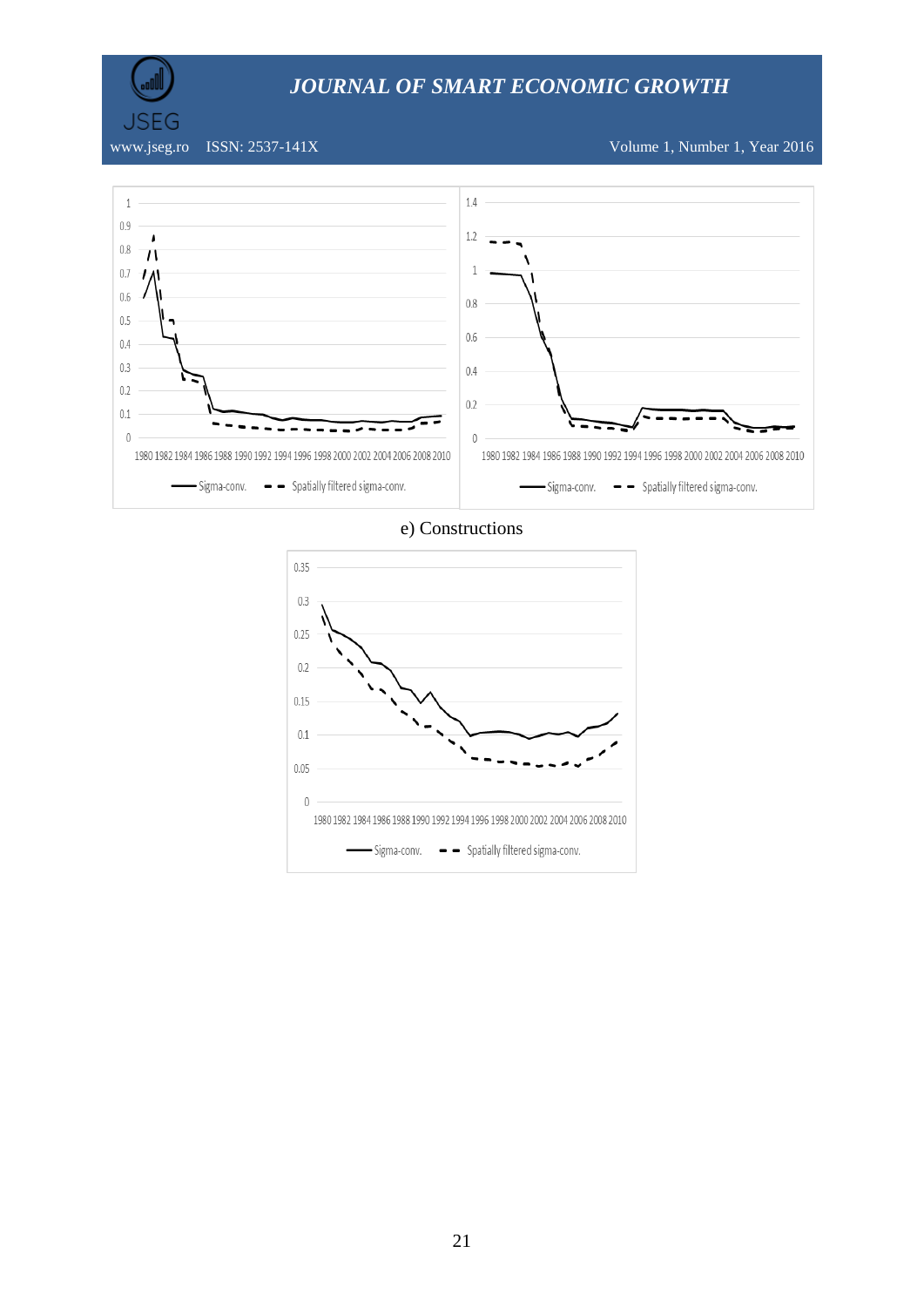

### *Table 1* – β- and σ-convergence test

|                                            | $\beta$ -convergence |                                    |       | $\sigma$ -convergence |       |                           |  |  |
|--------------------------------------------|----------------------|------------------------------------|-------|-----------------------|-------|---------------------------|--|--|
|                                            |                      | Signif.                            | Adj.  | Wald                  | $P-$  | $\sigma^2$ <sub>T</sub> > |  |  |
| Regions                                    | $\beta$              | dummies                            | $R^2$ | test                  | value | $\sigma^2$ <sub>T-t</sub> |  |  |
| Total labour productivity                  |                      |                                    |       |                       |       |                           |  |  |
| NUTS 3 EU-12                               | $-0.019$             |                                    | 0.420 | 149.84                | 0.000 | NO                        |  |  |
|                                            | (0.008)              |                                    |       |                       |       |                           |  |  |
| NUTS $3$ EU-12 + country                   | $-0.029$             | <b>YES</b>                         | 0.607 | 29.56                 | 0.000 | NO                        |  |  |
| dummy                                      | (0.001)              |                                    |       |                       |       |                           |  |  |
| NUTS $3$ EU-12 + sp. regime                | $-0.022$             | <b>YES</b>                         | 0.451 | 105.49                | 0.000 | NO                        |  |  |
| dummy                                      | (0.001)              |                                    |       |                       |       |                           |  |  |
| NUTS 3 EU-12 core                          | $-0.029$             |                                    | 0.460 | 15.65                 | 0.000 | NO                        |  |  |
|                                            | (0.001)              |                                    |       |                       |       |                           |  |  |
| NUTS 3 EU-12 periphery                     | $-0.019$             |                                    | 0.459 | 61.32                 | 0.000 | NO                        |  |  |
|                                            | (0.022)              |                                    |       |                       |       |                           |  |  |
|                                            |                      | Labour productivity in agriculture |       |                       |       |                           |  |  |
| NUTS 3 EU-12                               | $-0.027$             |                                    | 0.635 | 53.71                 | 0.000 | NO                        |  |  |
|                                            | (0.001)              |                                    |       |                       |       |                           |  |  |
| NUTS $3$ EU-12 + country                   | $-0.029$             | <b>YES</b>                         | 0.800 | 34.84                 | 0.000 | NO                        |  |  |
| dummy                                      | (0.000)              |                                    |       |                       |       |                           |  |  |
| NUTS $3 \text{ EU-12} + \text{sp.}$ regime | $-0.028$             |                                    |       | 39.13                 |       |                           |  |  |
| dummy                                      | (0.001)              | <b>YES</b>                         | 0.696 |                       | 0.000 | NO                        |  |  |
| NUTS 3 EU-12 core                          | $-0.028$             |                                    | 0.760 |                       | 0.000 |                           |  |  |
|                                            | (0.001)              |                                    |       | 23.46                 |       | NO                        |  |  |
| NUTS 3 EU-12 periphery                     | $-0.028$             |                                    |       |                       |       |                           |  |  |
|                                            | (0.001)              |                                    | 0.637 | 15.82                 | 0.000 | NO                        |  |  |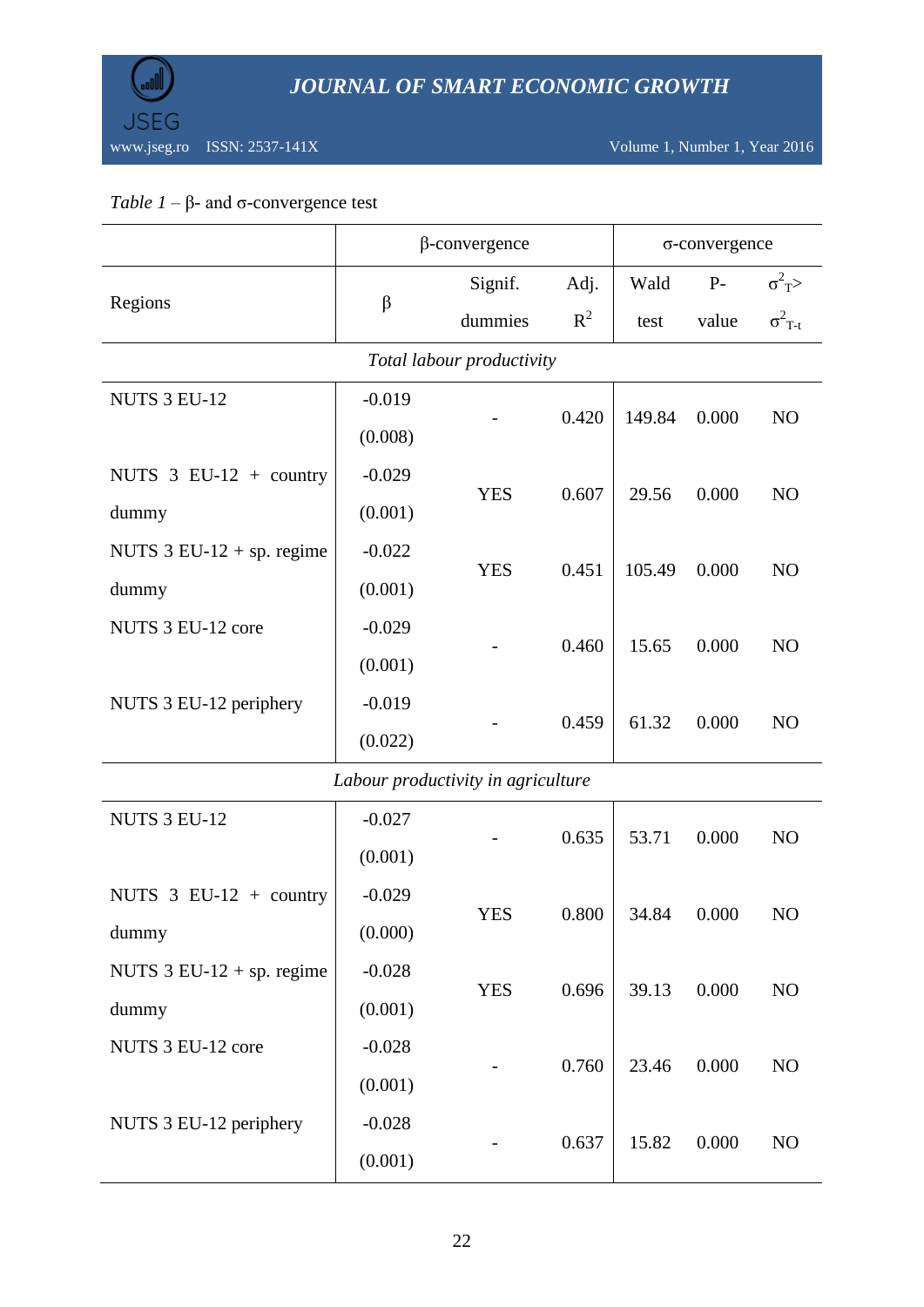

*JOURNAL OF SMART ECONOMIC GROWTH*

NUTS 3 EU-12 core  $\vert$  -0.029

NUTS 3 EU-12 periphery  $\Big|$  -0.031

 $0.692$  16.84 0.000 NO

 $0.901$  5.06 0.024 NO

| Labour productivity in manufactory         |                                        |            |       |       |       |                |  |  |  |
|--------------------------------------------|----------------------------------------|------------|-------|-------|-------|----------------|--|--|--|
| NUTS 3 EU-12                               | $-0.025$                               |            |       |       |       |                |  |  |  |
|                                            | (0.001)                                |            | 0.617 | 76.49 | 0.302 | NO             |  |  |  |
| NUTS $3$ EU-12 + country                   | $-0.028$                               | <b>YES</b> | 0.670 | 42.56 | 0.000 | NO             |  |  |  |
| dummy                                      | (0.001)                                |            |       |       |       |                |  |  |  |
| NUTS $3$ EU-12 + sp. regime                | $-0.025$                               | <b>YES</b> | 0.620 | 69.73 | 0.000 | NO             |  |  |  |
| dummy                                      | (0.001)                                |            |       |       |       |                |  |  |  |
| NUTS 3 EU-12 core                          | $-0.029$                               |            | 0.447 | 20.30 | 0.000 | N <sub>O</sub> |  |  |  |
|                                            | (0.001)                                |            |       |       |       |                |  |  |  |
| NUTS 3 EU-12 periphery                     | $-0.025$                               |            | 0.631 | 30.32 | 0.000 | NO             |  |  |  |
|                                            | (0.001)                                |            |       |       |       |                |  |  |  |
|                                            | Labour productivity in market services |            |       |       |       |                |  |  |  |
| NUTS 3 EU-12                               | $-0.030$                               |            | 0.847 | 20.31 | 0.000 | NO             |  |  |  |
|                                            | (0.000)                                |            |       |       |       |                |  |  |  |
| NUTS $3$ EU-12 + country                   | $-0.033$                               | <b>YES</b> | 0.898 |       |       | NO             |  |  |  |
| dummy                                      | (0.000)                                |            |       | 3.97  | 0.046 |                |  |  |  |
| NUTS $3 \text{ EU-12} + \text{sp.}$ regime | $-0.031$                               | <b>YES</b> | 0.860 |       |       |                |  |  |  |
| dummy                                      | (0.000)                                |            |       | 14.72 | 0.000 | N <sub>O</sub> |  |  |  |

(0.001)

(0.000)

| NUTS 3 EU-12             | $-0.031$<br>(0.000) | $\overline{\phantom{a}}$ | 0.929 | 13.94 0.000          | NO. |
|--------------------------|---------------------|--------------------------|-------|----------------------|-----|
| NUTS $3$ EU-12 + country | $-0.032$            | <b>YES</b>               |       | $0.945$   8.21 0.004 | NO. |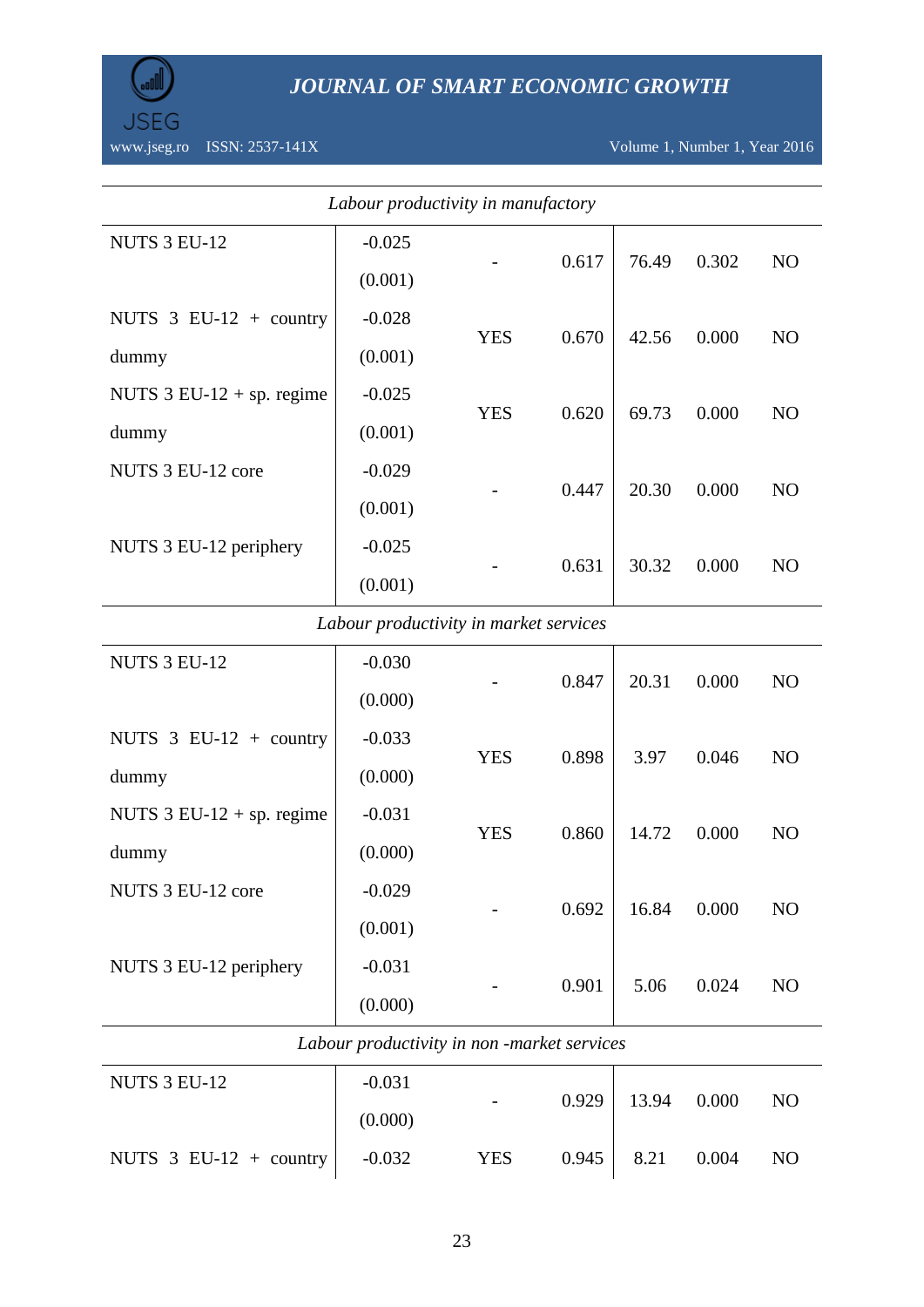

| dummy                                      | (0.000)  |            |       |       |       |                |  |  |  |
|--------------------------------------------|----------|------------|-------|-------|-------|----------------|--|--|--|
| NUTS $3 \text{ EU-12} + \text{sp.}$ regime | $-0.031$ | <b>YES</b> |       |       |       |                |  |  |  |
| dummy                                      | (0.000)  |            | 0.933 | 12.39 | 0.000 | NO             |  |  |  |
| NUTS 3 EU-12 core                          | $-0.032$ |            |       |       |       |                |  |  |  |
|                                            | (0.000)  |            | 0.902 | 5.79  | 0.016 | N <sub>O</sub> |  |  |  |
| NUTS 3 EU-12 periphery                     | $-0.031$ |            |       |       |       |                |  |  |  |
|                                            | (0.000)  |            | 0.950 | 5.96  | 0.015 | N <sub>O</sub> |  |  |  |
| Labour productivity in constructions       |          |            |       |       |       |                |  |  |  |
| NUTS 3 EU-12                               | 0.030    |            | 0.655 | 19.07 | 0.000 | NO             |  |  |  |
|                                            | (0.001)  |            |       |       |       |                |  |  |  |
| NUTS $3$ EU-12 + country                   | $-0.034$ |            |       |       |       |                |  |  |  |
| dummy                                      | (0.001)  | <b>YES</b> | 0.780 | 2.68  | 0.101 | NO             |  |  |  |
| NUTS $3$ EU-12 + sp. regime                | $-0.031$ |            |       |       |       |                |  |  |  |
| dummy                                      | (0.001)  | <b>YES</b> | 0.655 | 17.80 | 0.000 | NO             |  |  |  |
| NUTS 3 EU-12 core                          | $-0.033$ |            |       |       |       |                |  |  |  |
|                                            | (0.001)  |            | 0.710 | 2.91  | 0.088 | NO             |  |  |  |
| NUTS 3 EU-12 periphery                     | $-0.029$ |            |       |       |       |                |  |  |  |
|                                            |          |            | 0.615 | 12.81 | 0.000 | N <sub>O</sub> |  |  |  |

*Notes:* Moran's I test and robust LM test for residual spatial autocorr.are always significant. Std. errors in brackets

 $(0.001)$ 

|  |  | Table 2 - Spatially filtered $\beta$ - and $\sigma$ -convergence test |
|--|--|-----------------------------------------------------------------------|
|--|--|-----------------------------------------------------------------------|

|                           | $\beta$ -convergence |         |       | $\sigma$ -convergence |       |                           |  |  |  |
|---------------------------|----------------------|---------|-------|-----------------------|-------|---------------------------|--|--|--|
| Regions                   |                      | Signif. | Adj.  | Wald                  | $P-$  | $\sigma^2$ <sub>T</sub> > |  |  |  |
|                           | β                    | dummies | $R^2$ | test                  | value | $\sigma^2$ <sub>T-t</sub> |  |  |  |
| Total labour productivity |                      |         |       |                       |       |                           |  |  |  |
| NUTS 3 EU-12              | $-0.031$             |         |       | $0.525$   13.40 0.000 |       | N <sub>O</sub>            |  |  |  |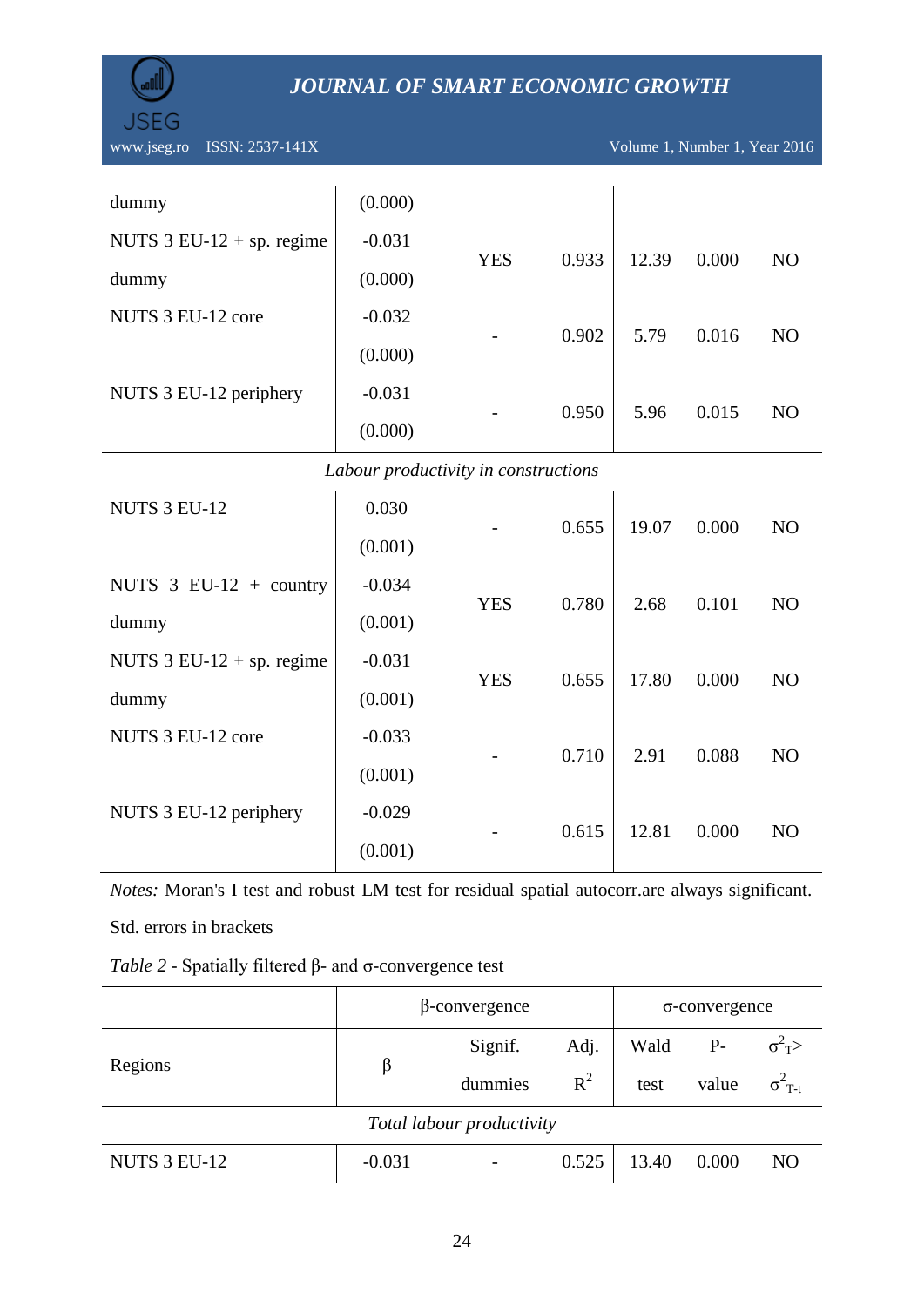

|                                               | (0.001)  |                |       |       |                |                |
|-----------------------------------------------|----------|----------------|-------|-------|----------------|----------------|
| NUTS $3$ EU-12 + country                      | $-0.032$ |                |       |       |                | N <sub>O</sub> |
| dummy                                         | (0.001)  | N <sub>O</sub> | 0.528 | 11.21 | 0.000          |                |
| NUTS $3$ EU-12 + sp. regime                   | $-0.031$ | N <sub>O</sub> | 0.524 | 14.08 | 0.000          | N <sub>O</sub> |
| dummy                                         | (0.001)  |                |       |       |                |                |
| NUTS 3 EU-12 core                             | $-0.032$ |                | 0.421 |       | 0.009          | N <sub>O</sub> |
|                                               | (0.002)  |                |       | 6.79  |                |                |
| $-0.031$<br>NUTS 3 EU-12 periphery<br>(0.001) |          |                |       | 0.011 | N <sub>O</sub> |                |
|                                               |          |                | 0.594 | 6.47  |                |                |

### *Labour productivity in agriculture*

| NUTS 3 EU-12                               | $-0.029$ |                | 0.842 | 31.13 | 0.000 | NO             |
|--------------------------------------------|----------|----------------|-------|-------|-------|----------------|
|                                            | (0.000)  |                |       |       |       |                |
| NUTS $3$ EU-12 + country                   | $-0.029$ |                |       |       |       | NO             |
| dummy                                      | (0.000)  | N <sub>O</sub> | 0.800 | 30.76 | 0.000 |                |
| NUTS $3 \text{ EU-12} + \text{sp.}$ regime | $-0.029$ |                |       |       |       | N <sub>O</sub> |
| dummy                                      | (0.000)  | N <sub>O</sub> | 0.842 | 31.27 | 0.000 |                |
| NUTS 3 EU-12 core                          | $-0.028$ |                |       |       |       | N <sub>O</sub> |
|                                            | (0.000)  |                | 0.901 | 22.63 | 0.000 |                |
| NUTS 3 EU-12 periphery                     | $-0.030$ |                |       |       |       | N <sub>O</sub> |
|                                            | (0.001)  |                | 0.791 | 9.76  | 0.002 |                |

# *Labour productivity in manufactory*

| NUTS 3 EU-12                               | $-0.030$ |                | 0.824 | 19.41 | 0.000 | N <sub>O</sub> |
|--------------------------------------------|----------|----------------|-------|-------|-------|----------------|
|                                            | (0.000)  |                |       |       |       |                |
| NUTS $3$ EU-12 + country                   | $-0.030$ |                |       |       |       | N <sub>O</sub> |
| dummy                                      | (0.000)  | N <sub>O</sub> | 0.822 | 19.65 | 0.000 |                |
| NUTS $3 \text{ EU-12} + \text{sp.}$ regime | $-0.030$ | N <sub>O</sub> | 0.    | 19.55 | 0.000 | N <sub>O</sub> |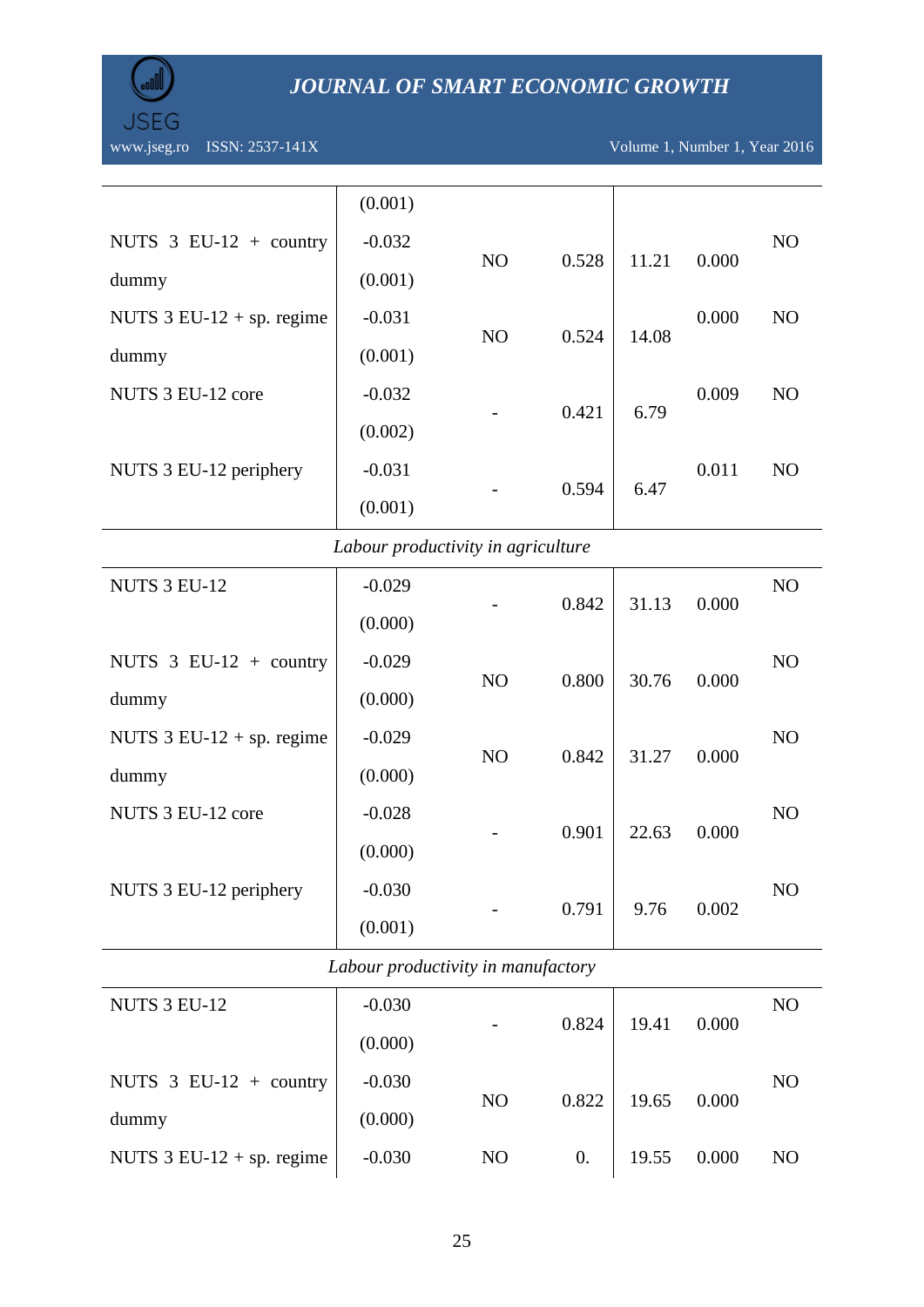

JSEG

#### *Labour productivity in market services*

| $-0.033$ |                      |                                  |                                      | N <sub>O</sub>                           |
|----------|----------------------|----------------------------------|--------------------------------------|------------------------------------------|
| (0.000)  |                      |                                  |                                      |                                          |
| $-0.033$ |                      |                                  |                                      | N <sub>O</sub>                           |
| (0.000)  |                      |                                  |                                      |                                          |
| $-0.033$ | $\theta$ .           |                                  |                                      | N <sub>O</sub>                           |
| (0.000)  | 904                  |                                  |                                      |                                          |
| $-0.033$ |                      |                                  |                                      | N <sub>O</sub>                           |
| (0.001)  |                      |                                  |                                      |                                          |
| $-0.033$ |                      |                                  |                                      | N <sub>O</sub>                           |
| (0.000)  |                      |                                  |                                      |                                          |
|          | N <sub>O</sub><br>NO | 0.904<br>0.904<br>0.612<br>0.949 | 3.51<br>3.52<br>3.74<br>3.35<br>1.46 | 0.055<br>0.061<br>0.053<br>0.067<br>0.23 |

*Labour productivity in non -market services*

| <b>NUTS 3 EU-12</b>         | $-0.031$ |                | 0.968 | 7.87 | 0.005 | N <sub>O</sub> |
|-----------------------------|----------|----------------|-------|------|-------|----------------|
|                             | (0.000)  |                |       |      |       |                |
| NUTS $3$ EU-12 + country    | $-0.032$ |                | 0.947 |      | 0.005 | N <sub>O</sub> |
| dummy                       | (0.000)  | N <sub>O</sub> |       | 7.81 |       |                |
| NUTS $3$ EU-12 + sp. regime | $-0.032$ |                | 0.947 | 7.89 | 0.    | N <sub>O</sub> |
| dummy                       | (0.000)  | N <sub>O</sub> |       |      | 005   |                |
| NUTS 3 EU-12 core           | $-0.032$ |                |       | 5.30 |       | N <sub>O</sub> |
|                             | (0.000)  |                | 0.896 |      | 0.021 |                |
| NUTS 3 EU-12 periphery      | $-0.032$ |                | 0.968 | 3.08 | 0.079 | N <sub>O</sub> |